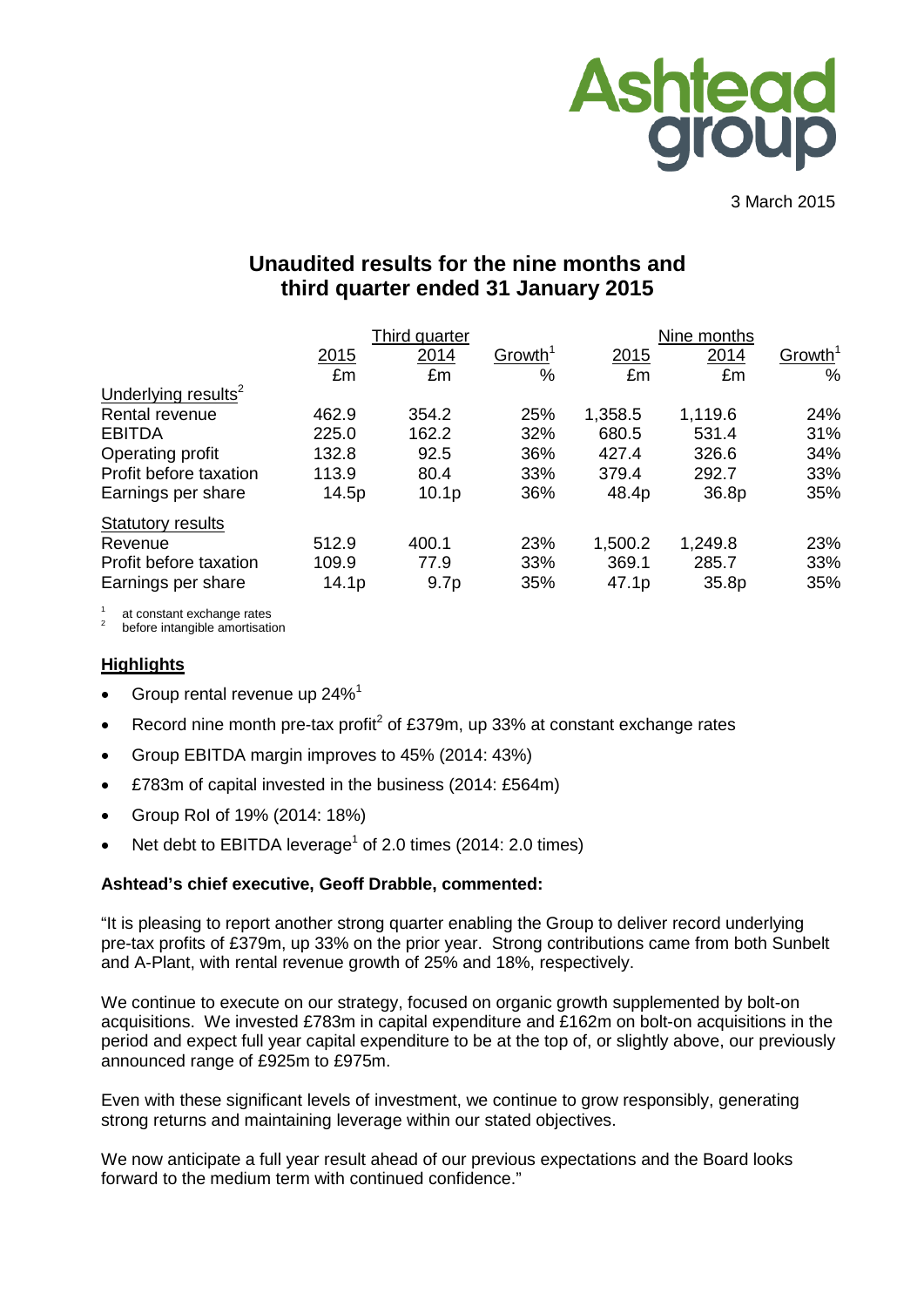Contacts:

Geoff Drabble Chief executive Chief executive<br>
Suzanne Wood Finance director Finance High Hatsup Hatsup Hatsup Hatsup Hatsup Hatsup Hatsup Hatsup Hatsup Hatsup Hatsup Hatsup Hatsup Hatsup Hatsup Hatsup Hatsup Hatsup Hatsup +44 (0)20 7379 5151

Geoff Drabble and Suzanne Wood will hold a conference call for equity analysts to discuss the results and outlook at **9.00am** on Tuesday, 3 March 2015. The call will be webcast live via the Company's website at [www.ashtead-group.com](http://www.ashtead-group.com/) and a replay will also be available via the website from shortly after the call concludes. A copy of this announcement and the slide presentation used for the meeting will also be available for download on the Company's website. The usual conference call for bondholders will begin at 3pm (10am EST).

Analysts and bondholders have already been invited to participate in the analyst call and conference call for bondholders but any eligible person not having received dial-in details should contact the Company's PR advisers, Maitland (Astrid Wright) at +44 (0)20 7379 5151.

#### *Forward looking statements*

*This announcement contains forward looking statements. These have been made by the directors in good faith using*  information available up to the date on which they approved this report. The directors can give no assurance that *these expectations will prove to be correct. Due to the inherent uncertainties, including both business and economic risk factors underlying such forward looking statements, actual results may differ materially from those expressed or implied by these forward looking statements. Except as required by law or regulation, the directors undertake no obligation to update any forward looking statements whether as a result of new information, future events or otherwise.*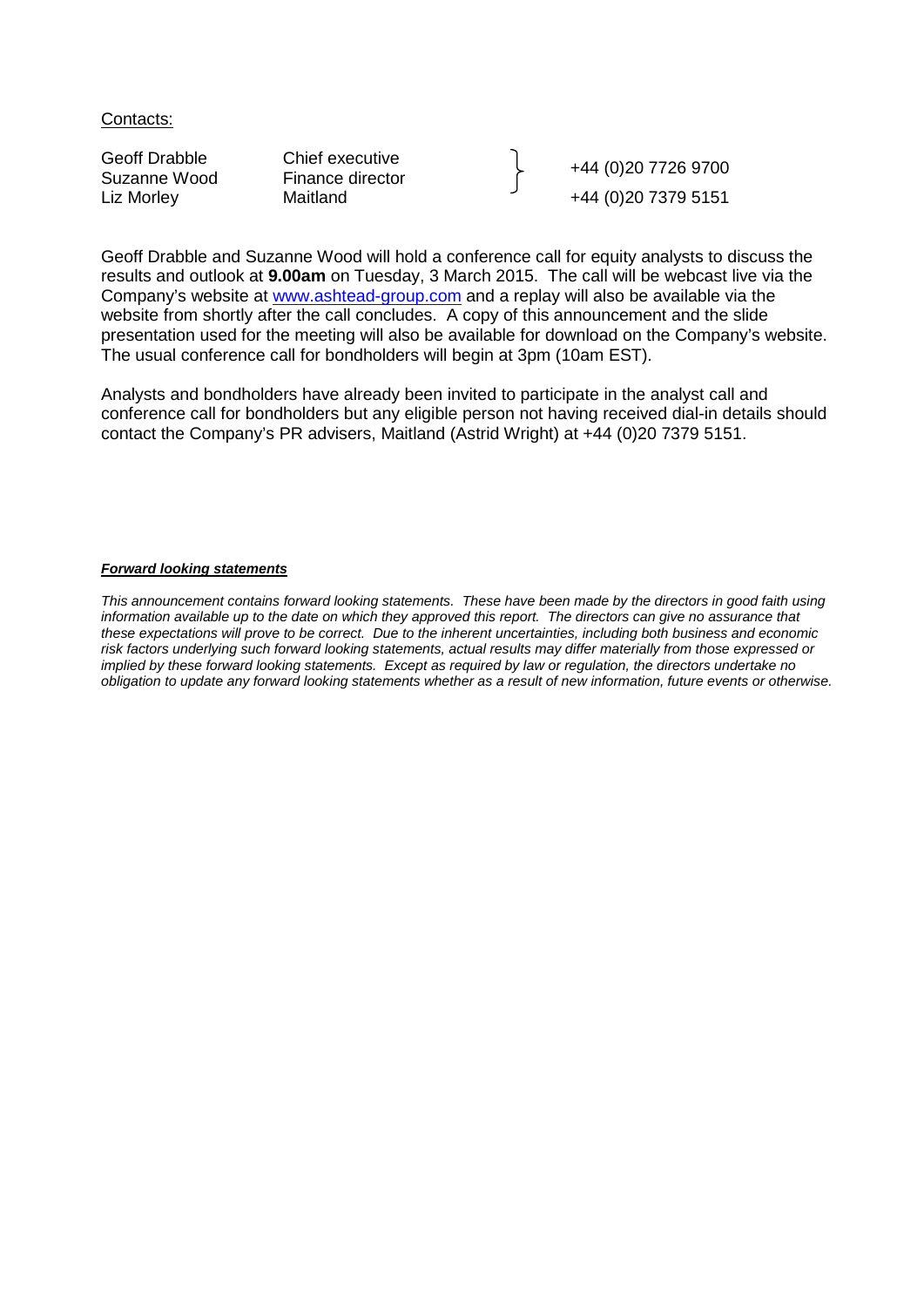# **Nine months' results**

|                                                                                                                                                                                | Revenue                     |                             |                                        | <b>EBITDA</b>                   | Operating profit                                       |                                                       |  |
|--------------------------------------------------------------------------------------------------------------------------------------------------------------------------------|-----------------------------|-----------------------------|----------------------------------------|---------------------------------|--------------------------------------------------------|-------------------------------------------------------|--|
|                                                                                                                                                                                | 2015                        | 2014                        | 2015                                   | 2014                            | 2015                                                   | 2014                                                  |  |
| Sunbelt in \$m                                                                                                                                                                 | 2.047.5                     | 1,658.1                     | 983.3                                  | 755.2                           | 646.9                                                  | 494.2                                                 |  |
| Sunbelt in £m<br>A-Plant<br>Group central costs                                                                                                                                | 1,257.8<br>242.4<br>1,500.2 | 1,048.2<br>201.6<br>1,249.8 | 604.1<br>84.1<br><u>(7.7)</u><br>680.5 | 477.4<br>61.1<br>(7.1)<br>531.4 | 397.4<br>37.7<br>(7.7)<br>427.4                        | 312.3<br>21.4<br>(7.1)<br>326.6                       |  |
| Net financing costs<br><b>Profit before amortisation and tax</b><br>Amortisation<br>Profit before taxation<br>Taxation<br>Profit attributable to equity holders of the Company |                             |                             |                                        |                                 | (48.0)<br>379.4<br>(10.3)<br>369.1<br>(133.2)<br>235.9 | (33.9)<br>292.7<br>(7.0)<br>285.7<br>(106.2)<br>179.5 |  |
| <b>Margins</b><br>Sunbelt<br>A-Plant<br>Group                                                                                                                                  |                             |                             | 48.0%<br>34.7%<br>45.4%                | 45.5%<br>30.3%<br>42.5%         | 31.6%<br>15.6%<br>28.5%                                | 29.8%<br>10.6%<br>26.1%                               |  |

Group revenue increased 20% to £1,500m in the nine months (2014: £1,250m) with strong growth in both businesses. This revenue growth, combined with ongoing operational efficiency, generated record underlying profit before tax of £379m (2014: £293m).

The Group's growth is driven by strong same-store growth supplemented by greenfield openings and bolt-on acquisitions. This growth in the US is across a range of market sectors with different characteristics, which is impacting a number of Sunbelt's metrics in the short term. To aid the understanding of our performance, we have analysed our year on year revenue growth as follows: \$m

| 2014 rental only revenue                  |     | 1,151       |
|-------------------------------------------|-----|-------------|
| Same stores (in existence at 1 May 2013)  | 17% | 193         |
| Bolt-ons and greenfields since 1 May 2013 | 9%  | <u> 112</u> |
| 2015 rental only revenue                  | 26% | 1,456       |
| Ancillary revenue                         | 22% | 406         |
| 2015 rental revenue                       | 25% | 1,862       |
| Sales revenue                             |     | 185         |
| 2015 total revenue                        |     | : 047       |

We continue to capitalise on the opportunity presented by our markets which were up circa 7% last year and are forecast to grow around 8% this year. Our same-store growth of 17% demonstrates that we continue to take market share as we grow at more than double the market rate. In addition, boltons and greenfields have contributed another 9% growth as we execute our long-term structural growth strategy of expanding our geographic footprint and our specialty businesses.

Total rental only revenue growth of 26% can be broken down to a 24% increase in fleet on rent and a net 2% improvement in yield. The improved yield reflects the combination of good rate growth, the drag of greenfield and bolt-on activity as we capitalise on market opportunities and the impact of mix which we highlighted in the first half of the year. Average nine month physical utilisation was 72% (2014: 71%).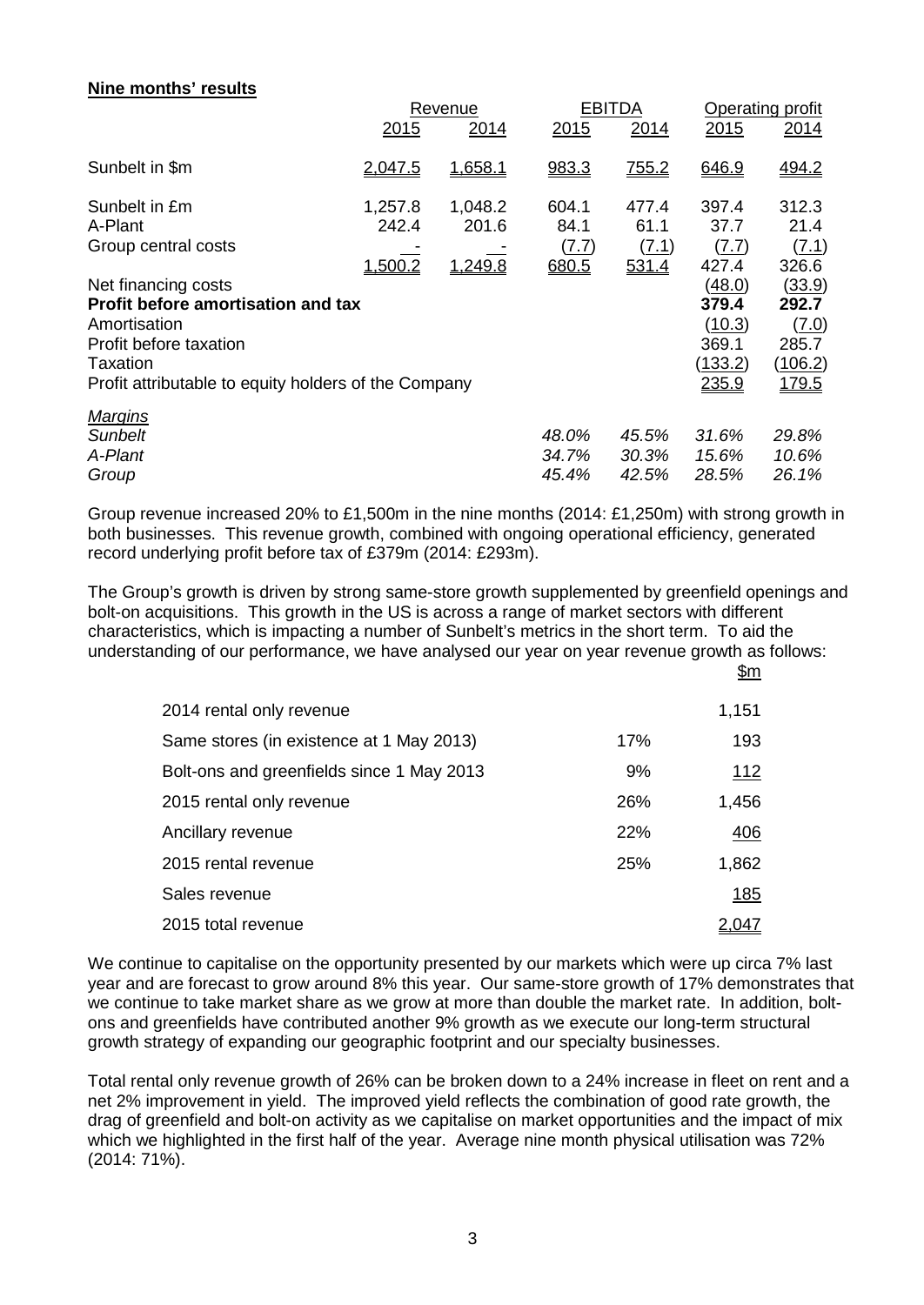A-Plant continues to perform well in improving markets and delivered total rental revenue of £215m, up 18% on the prior year (2014: £181m). This reflects 13% more fleet on rent and a 6% improvement in yield. Yield has benefitted from an improved pricing environment and the diversification of the product line.

Sunbelt's strong revenue growth and focus on operational efficiency is driving improving margins resulting in a nine month EBITDA margin of 48% (2014: 46%) as 59% of revenue growth dropped through to EBITDA. Drop through reflects the drag effect of greenfield openings and acquisitions. Stores open for more than one year saw 67% of revenue growth drop through to EBITDA. This contributed to an operating profit of \$647m (2014: \$494m). A-Plant's EBITDA margin improved to 35% (2014: 30%) and operating profit rose to £38m (2014: £21m), with drop through of 56%. As a result, Group underlying operating profit increased 31% to £427m (2014: £327m).

Net financing costs increased to £48m (2014: £34m), reflecting the higher average debt during the period, the additional \$400m of senior secured notes issued in December 2013 and the \$500m senior secured notes issued in September 2014.

Group profit before amortisation of intangibles and taxation was £379m (2014: £293m). After a tax charge of 36% (2014: 37%) of the underlying pre-tax profit, underlying earnings per share increased 32% to 48.4p (2014: 36.8p). Following the introduction of accelerated tax depreciation by the US government for 2014, we no longer expect to be a significant cash tax payer in the US until 2015/16. As a result, the cash tax charge for the nine months was 4%.

Statutory profit before tax was £369m (2014: £286m) and basic earnings per share were 47.1p (2014: 35.8p).

### **Capital expenditure and acquisitions**

Capital expenditure for the nine months was £783m gross and £701m net of disposal proceeds (2014: £564m gross and £480m net). As a result of this investment, the Group's rental fleet at 31 January 2015 at cost was £3.5bn. Our average fleet age is now 26 months (2014: 29 months).

We spent £162m (2014: £85m) on 15 bolt-on acquisitions during the period as we continue to both expand our footprint and diversify into specialty markets.

For the full year, we expect gross capital expenditure at the top of, or slightly above, our range of £925m to £975m, reflecting both strong activity levels and the impact of weaker sterling.

Our expectation for next year is that the percentage growth in our rental fleet will be in the mid teens with capital expenditure around £1 - 1.1bn. This level of expenditure is consistent with our strategy at this stage in the cycle of investing in organic growth, opening greenfield sites and continuing to reduce our leverage. As always, our capital expenditure plans remain flexible depending on market conditions and currently, our principal focus is on fleet deliveries through the first quarter of fiscal 2016.

## **Return on Investment<sup>1</sup>**

Sunbelt's pre-tax return on investment (excluding goodwill and intangible assets) in the 12 months to 31 January 2015 was 26% (2014: 26%), well ahead of the Group's pre-tax weighted average cost of capital. In the UK, return on investment (excluding goodwill and intangible assets) improved to 13% (2014: 9%). For the Group as a whole, returns (including goodwill and intangible assets) are 19% (2014: 18%).

*<sup>1</sup> Underlying operating profit divided by the sum of net tangible and intangible fixed assets, plus net working capital but excluding net debt and deferred tax.*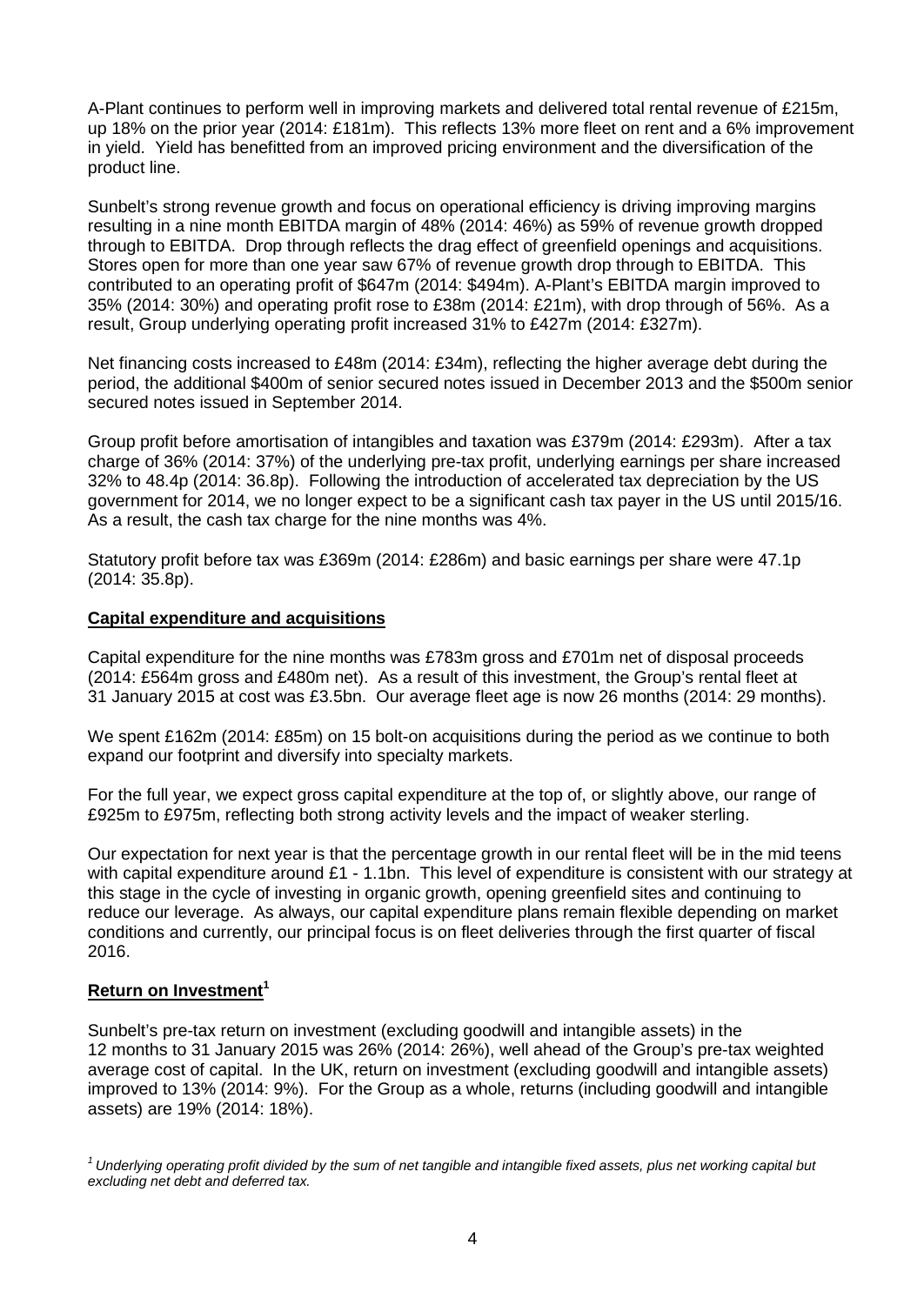# **Cash flow and net debt**

As expected, debt increased during the nine months as we invested in the fleet, made an increased number of bolt-on acquisitions and due to increased working capital to support the growth in the business.

Net debt at 31 January 2015 was £1,769m (2014: £1,266m) while, reflecting our strong earnings growth, the ratio of net debt to EBITDA remained constant at 2.0 times (2014: 2.0 times) on a constant currency basis.

The Group's debt package remains well structured and flexible, enabling us to take advantage of prevailing end market conditions. Following the issue of the \$500m 5.625% senior secured notes due in 2024, the Group's debt facilities are committed for an average of six years. At 31 January 2015, ABL availability was \$688m, with an additional \$1,562m of suppressed availability - substantially above the \$200m level at which the Group's entire debt package is covenant free.

### **Current trading and outlook**

Our strong performance continued in February. We now anticipate a full year result ahead of our previous expectations and the Board looks forward to the medium term with continued confidence.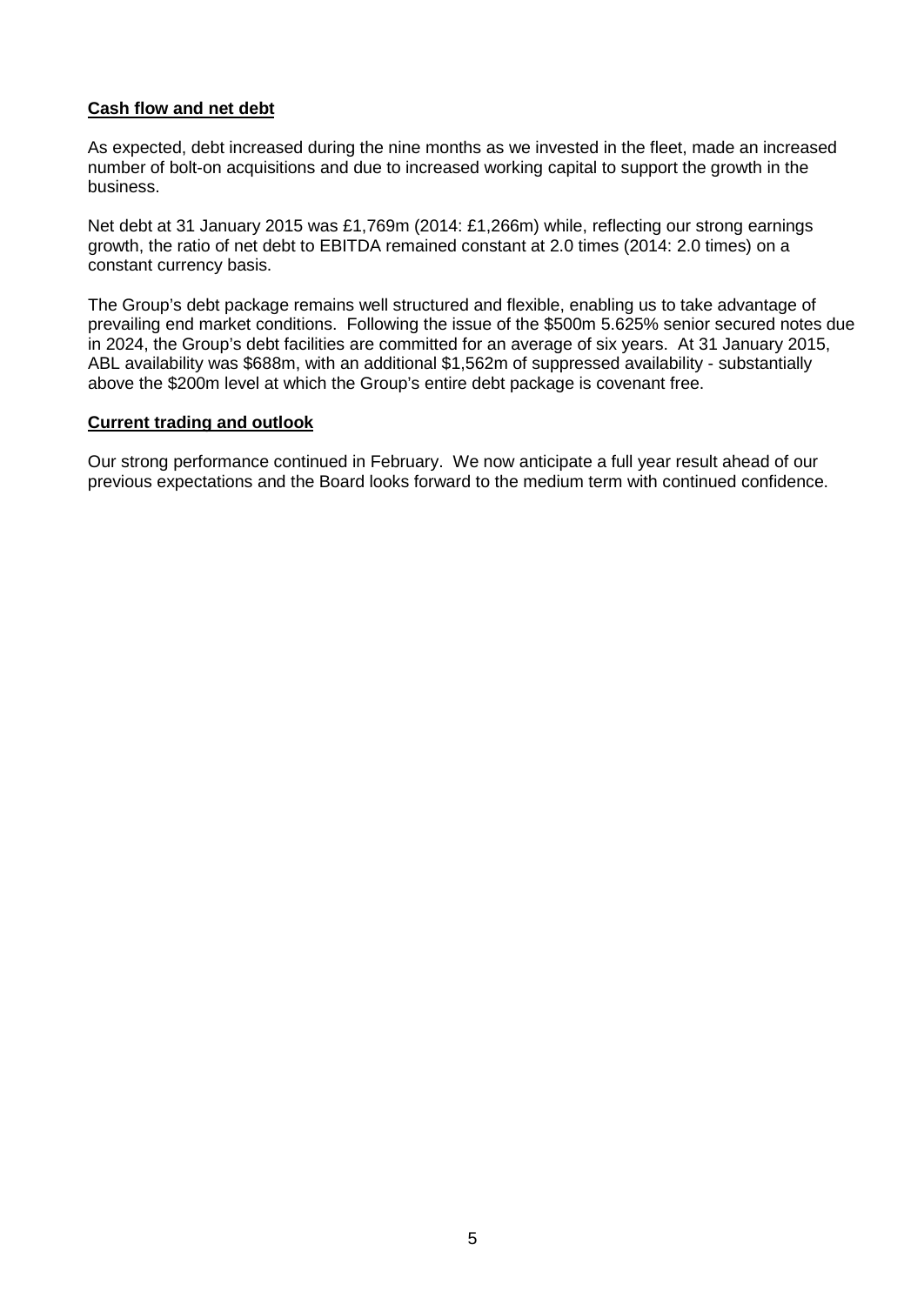# **CONSOLIDATED INCOME STATEMENT FOR THE THREE MONTHS ENDED 31 JANUARY 2015**

|                                                                                                                                                                           |                                           | 2015               |                                                    |                                         | 2014               |                                                |
|---------------------------------------------------------------------------------------------------------------------------------------------------------------------------|-------------------------------------------|--------------------|----------------------------------------------------|-----------------------------------------|--------------------|------------------------------------------------|
| Third quarter - unaudited                                                                                                                                                 | Before<br>amortisation<br>£m              | Amortisation<br>£m | Total<br>£m                                        | Before<br>amortisation<br>£m            | Amortisation<br>£m | Total<br>£m                                    |
| <b>Revenue</b><br>Rental revenue                                                                                                                                          | 462.9                                     |                    | 462.9                                              | 354.2                                   |                    | 354.2                                          |
| Sale of new equipment,<br>merchandise and consumables<br>Sale of used rental equipment                                                                                    | 20.4<br>29.6<br>512.9                     |                    | 20.4<br>29.6<br>512.9                              | 14.9<br>31.0<br>400.1                   |                    | 14.9<br>31.0<br>400.1                          |
| <b>Operating costs</b><br>Staff costs<br>Used rental equipment sold<br>Other operating costs                                                                              | (124.7)<br>(22.1)<br>(141.1)<br>(287.9)   |                    | (124.7)<br>(22.1)<br>(141.1)<br>(287.9)            | (104.8)<br>(24.0)<br>(109.1)<br>(237.9) |                    | (104.8)<br>(24.0)<br>(109.1)<br><u>(237.9)</u> |
| <b>EBITDA*</b><br>Depreciation<br>Amortisation of intangibles<br><b>Operating profit</b><br>Investment income<br>Interest expense<br><b>Profit on ordinary activities</b> | 225.0<br>(92.2)<br>132.8<br>0.1<br>(19.0) | (4.0)<br>(4.0)     | 225.0<br>(92.2)<br>(4.0)<br>128.8<br>0.1<br>(19.0) | 162.2<br>(69.7)<br>92.5<br>(12.1)       | (2.5)<br>(2.5)     | 162.2<br>(69.7)<br>(2.5)<br>90.0<br>(12.1)     |
| before taxation<br>Taxation                                                                                                                                               | 113.9<br>(40.8)                           | (4.0)<br>1.2       | 109.9<br>(39.6)                                    | 80.4<br>(29.9)                          | (2.5)<br>0.8       | 77.9<br>(29.1)                                 |
| Profit attributable to equity<br>holders of the Company                                                                                                                   | <u>73.1</u>                               | (2.8)              | 70.3                                               | 50.5                                    | (1.7)              | 48.8                                           |
| Basic earnings per share<br>Diluted earnings per share                                                                                                                    | <u>14.5p</u><br><u>14.5p</u>              | (0.4p)<br>(0.6p)   | <u> 14.1p</u><br>13.9p                             | 10.1p<br>10.0p                          | (0.4p)<br>(0.3p)   | 9.7 <sub>p</sub><br>9.7p                       |

\* EBITDA is presented here as an additional performance measure as it is commonly used by investors and lenders.

All revenue and profit for the period is generated from continuing operations.

Details of principal risks and uncertainties are given in the Review of Third Quarter, Balance Sheet and Cash Flow accompanying these condensed consolidated interim financial statements.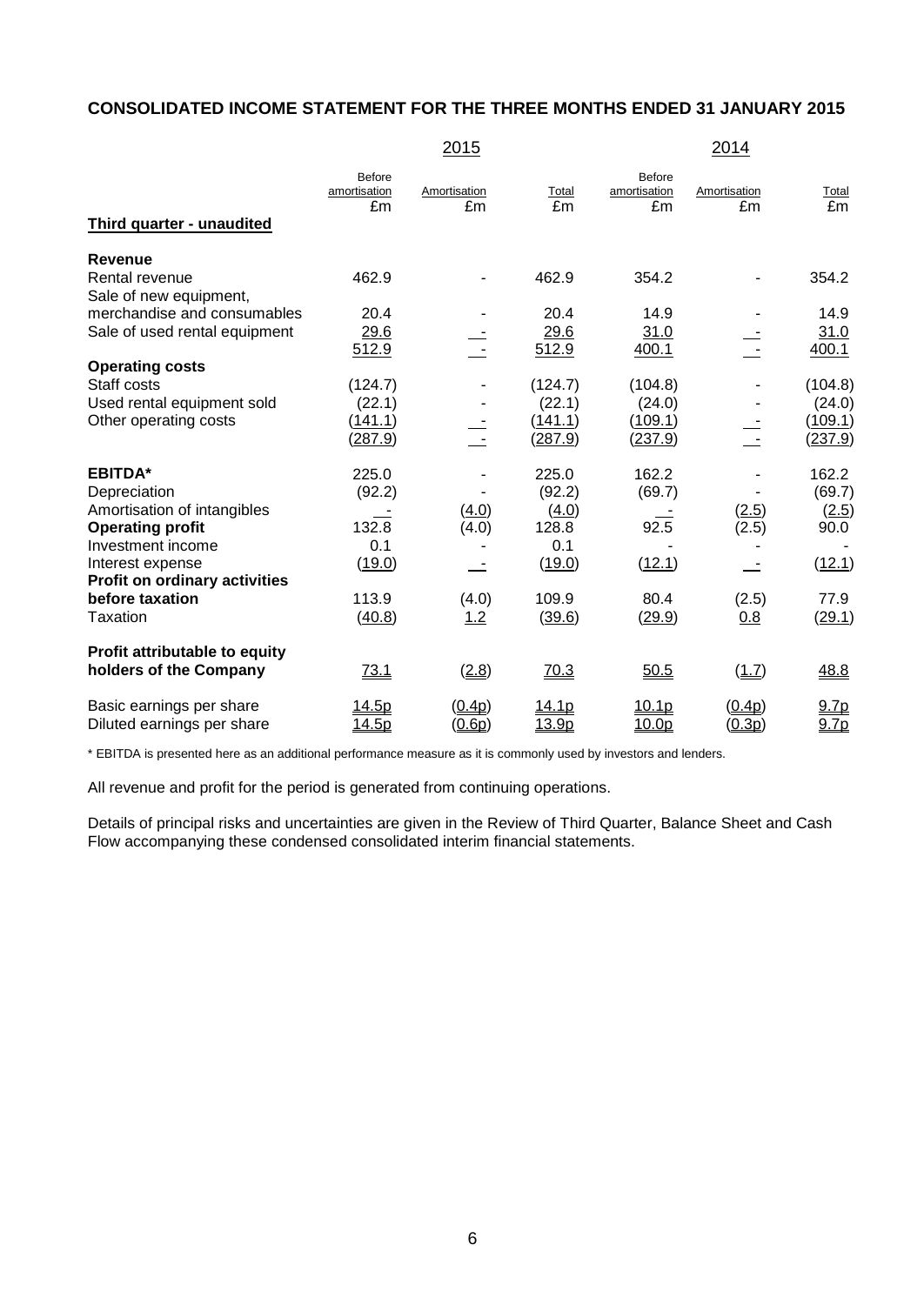# **CONSOLIDATED INCOME STATEMENT FOR THE NINE MONTHS ENDED 31 JANUARY 2015**

|                               |                        | 2015          |         |                        | 2014                     |         |
|-------------------------------|------------------------|---------------|---------|------------------------|--------------------------|---------|
|                               | Before<br>amortisation | Amortisation  | Total   | Before<br>amortisation | Amortisation             | Total   |
| Nine months - unaudited       | £m                     | £m            | £m      | £m                     | £m                       | £m      |
| <b>Revenue</b>                |                        |               |         |                        |                          |         |
| Rental revenue                | 1,358.5                |               | 1,358.5 | 1,119.6                | $\overline{\phantom{0}}$ | 1,119.6 |
| Sale of new equipment,        |                        |               |         |                        |                          |         |
| merchandise and consumables   | 65.9                   |               | 65.9    | 53.4                   |                          | 53.4    |
| Sale of used rental equipment | 75.8                   |               | 75.8    | 76.8                   |                          | 76.8    |
|                               | 1,500.2                | $\sim$        | 1,500.2 | 1,249.8                | $\sim$ $-$               | 1,249.8 |
| <b>Operating costs</b>        |                        |               |         |                        |                          |         |
| Staff costs                   | (350.9)                |               | (350.9) | (317.8)                |                          | (317.8) |
| Used rental equipment sold    | (57.6)                 |               | (57.6)  | (60.9)                 |                          | (60.9)  |
| Other operating costs         | (411.2)                |               | (411.2) | (339.7)                |                          | (339.7) |
|                               | (819.7)                |               | (819.7) | (718.4)                |                          | (718.4) |
| <b>EBITDA*</b>                | 680.5                  |               | 680.5   | 531.4                  |                          | 531.4   |
| Depreciation                  | (253.1)                |               | (253.1) | (204.8)                |                          | (204.8) |
| Amortisation of intangibles   |                        | (10.3)        | (10.3)  |                        | (7.0)                    | (7.0)   |
| <b>Operating profit</b>       | 427.4                  | (10.3)        | 417.1   | 326.6                  | (7.0)                    | 319.6   |
| Investment income             | 0.2                    |               | 0.2     |                        |                          |         |
| Interest expense              | (48.2)                 |               | (48.2)  | (33.9)                 |                          | (33.9)  |
| Profit on ordinary activities |                        |               |         |                        |                          |         |
| before taxation               | 379.4                  | (10.3)        | 369.1   | 292.7                  | (7.0)                    | 285.7   |
| Taxation                      | (136.5)                | 3.3           | (133.2) | (108.5)                | 2.3                      | (106.2) |
| <b>Profit attributable to</b> |                        |               |         |                        |                          |         |
| equity holders of the Company | 242.9                  | (7.0)         | 235.9   | 184.2                  | (4.7)                    | 179.5   |
| Basic earnings per share      | 48.4p                  | (1.3p)        | 47.1p   | 36.8p                  | (1.0p)                   | 35.8p   |
| Diluted earnings per share    | 48.1p                  | <u>(1.4p)</u> | 46.7p   | 36.5p                  | (0.9p)                   | 35.6p   |

\* EBITDA is presented here as an additional performance measure as it is commonly used by investors and lenders.

All revenue and profit for the period is generated from continuing operations.

# **CONSOLIDATED STATEMENT OF COMPREHENSIVE INCOME**

|               |             | Nine months to<br>31 January  |               |
|---------------|-------------|-------------------------------|---------------|
|               |             |                               |               |
| 2015          | 2014        | 2015                          | 2014          |
| £m            | £m          | £m                            | £m            |
| 70.3          | 48.8        | 235.9                         | 179.5         |
|               |             |                               |               |
| 40.4          | (11.3)      | 75.7                          | (27.0)        |
| <u> 110.7</u> | <u>37.5</u> | <u>311.6</u>                  | <u> 152.5</u> |
|               |             | Three months to<br>31 January | Unaudited     |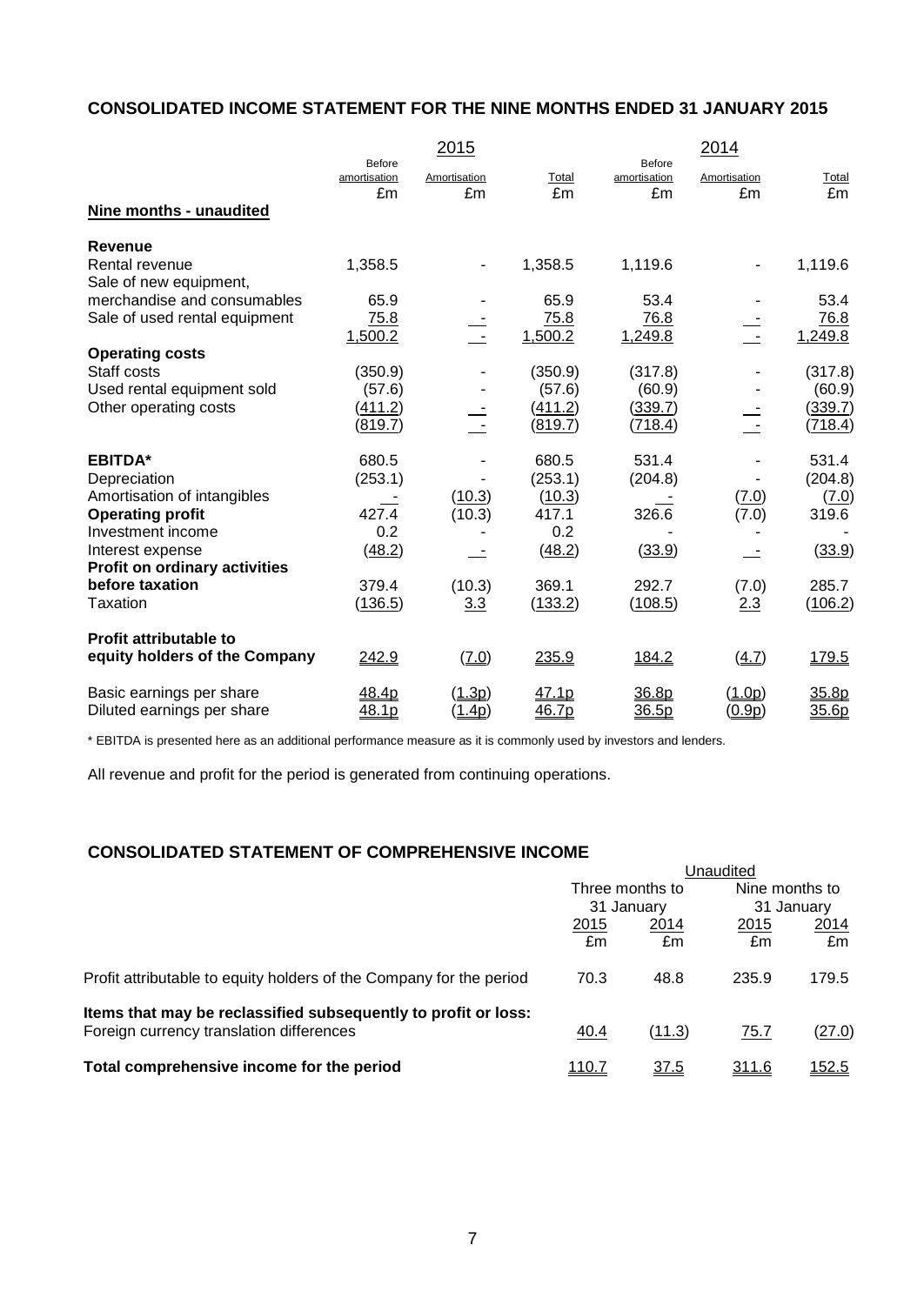# **CONSOLIDATED BALANCE SHEET AT 31 JANUARY 2015**

|                                                      |              | Unaudited      | <b>Audited</b> |  |  |
|------------------------------------------------------|--------------|----------------|----------------|--|--|
|                                                      |              | 31 January     | 30 April       |  |  |
|                                                      | <u> 2015</u> | <u> 2014 </u>  | 2014           |  |  |
|                                                      | £m           | £m             | £m             |  |  |
| <b>Current assets</b>                                |              |                |                |  |  |
| Inventories                                          | 22.6         | 17.3           | 18.5           |  |  |
| Trade and other receivables                          | 379.5        | 280.0          | 259.8          |  |  |
| <b>Current tax asset</b>                             | 34.0         | 10.4           | 9.9            |  |  |
| Cash and cash equivalents                            | 3.8          | 2.6            | 2.8            |  |  |
|                                                      | 439.9        | 310.3          | 291.0          |  |  |
| <b>Non-current assets</b>                            |              |                |                |  |  |
| Property, plant and equipment                        |              |                |                |  |  |
| - rental equipment                                   | 2,396.6      | 1,645.6        | 1,716.3        |  |  |
| - other assets                                       | <u>269.9</u> | 213.4          | 212.8          |  |  |
|                                                      | 2,666.5      | 1,859.0        | 1,929.1        |  |  |
| Goodwill                                             | 499.3        | 402.2          | 400.4          |  |  |
| Other intangible assets                              | 69.8         | 45.9           | 45.8           |  |  |
| Net defined benefit pension plan asset               | 6.1          | 0.2            | 6.1            |  |  |
|                                                      | 3,241.7      | 2,307.3        | 2,381.4        |  |  |
|                                                      |              |                |                |  |  |
| <b>Total assets</b>                                  | 3,681.6      | 2,617.6        | 2,672.4        |  |  |
| <b>Current liabilities</b>                           |              |                |                |  |  |
| Trade and other payables                             | 306.4        | 208.8          | 345.8          |  |  |
| <b>Current tax liability</b>                         | 5.3          | 6.5            | 5.8            |  |  |
| Debt due within one year                             | 1.9          | 2.3            | 2.2            |  |  |
| Provisions                                           | 19.1         | 21.5           | 15.0           |  |  |
|                                                      | 332.7        | 239.1          | 368.8          |  |  |
| <b>Non-current liabilities</b>                       |              |                |                |  |  |
| Debt due after more than one year                    | 1,770.7      | 1,266.0        | 1,149.2        |  |  |
| Provisions                                           | 28.0         | 20.3           | 20.3           |  |  |
| Deferred tax liabilities                             | 474.9        | 302.9          | 309.7          |  |  |
|                                                      | 2,273.6      | <u>1,589.2</u> | 1,479.2        |  |  |
|                                                      |              |                |                |  |  |
| <b>Total liabilities</b>                             | 2,606.3      | 1,828.3        | 1,848.0        |  |  |
| <b>Equity</b>                                        |              |                |                |  |  |
| Share capital                                        | 55.3         | 55.3           | 55.3           |  |  |
| Share premium account                                | 3.6          | 3.6            | 3.6            |  |  |
| Capital redemption reserve                           | 0.9          | 0.9            | 0.9            |  |  |
| Non-distributable reserve                            | 90.7         | 90.7           | 90.7           |  |  |
| Own shares held by the Company                       | (33.1)       | (33.1)         | (33.1)         |  |  |
| Own shares held through the ESOT                     | (15.5)       | (12.2)         | (11.8)         |  |  |
| Cumulative foreign exchange translation differences  | 55.5         | (5.9)          | (20.2)         |  |  |
| <b>Retained reserves</b>                             | 917.9        | 690.0          | 739.0          |  |  |
| Equity attributable to equity holders of the Company | 1,075.3      | <u>789.3</u>   | 824.4          |  |  |
|                                                      |              |                |                |  |  |
| <b>Total liabilities and equity</b>                  | 3,681.6      | 2,617.6        | 2,672.4        |  |  |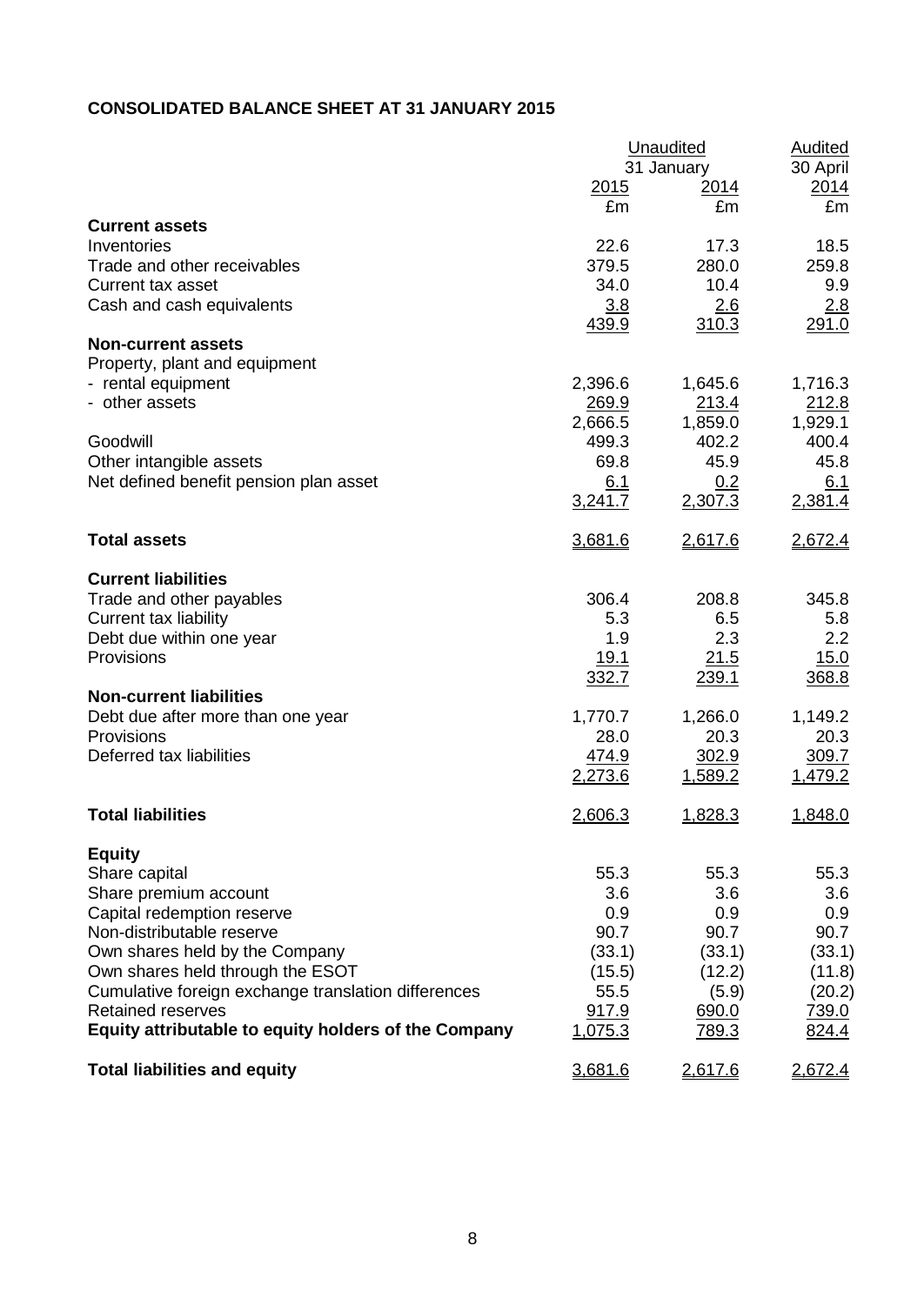## **CONSOLIDATED STATEMENT OF CHANGES IN EQUITY FOR THE NINE MONTHS ENDED 31 JANUARY 2015**

|                                                                                      | Share<br>capital<br>£m | Share<br>premium<br>account<br>£m | Capital<br>redemption<br>reserve<br>£m | Non-<br>distributable<br>reserve<br>£m | Own<br>shares<br>held by the<br>Company<br>£m | Own<br>shares<br>held<br>through<br>the ESOT<br>£m | Cumulative<br>foreign<br>exchange<br>translation<br>differences<br>£m | Retained<br>reserves<br>£m | Total<br>£m    |
|--------------------------------------------------------------------------------------|------------------------|-----------------------------------|----------------------------------------|----------------------------------------|-----------------------------------------------|----------------------------------------------------|-----------------------------------------------------------------------|----------------------------|----------------|
| At 1 May 2013                                                                        | 55.3                   | 3.6                               | 0.9                                    | 90.7                                   | (33.1)                                        | (7.4)                                              | 21.1                                                                  | 551.4                      | 682.5          |
| Profit for the period<br>Other comprehensive income:<br>Foreign currency translation |                        |                                   |                                        |                                        |                                               |                                                    | $\blacksquare$                                                        | 179.5                      | 179.5          |
| differences<br>Total comprehensive income                                            |                        |                                   |                                        |                                        |                                               |                                                    | (27.0)                                                                | $\equiv$                   | (27.0)         |
| for the period                                                                       |                        |                                   |                                        |                                        |                                               |                                                    | (27.0)                                                                | 179.5                      | 152.5          |
| Dividends paid<br>Own shares purchased                                               |                        |                                   |                                        |                                        |                                               |                                                    | $\ddot{\phantom{a}}$                                                  | (30.1)                     | (30.1)         |
| by the ESOT                                                                          |                        |                                   |                                        |                                        |                                               | (22.4)                                             |                                                                       |                            | (22.4)         |
| Share-based payments<br>Tax on share-based payments                                  |                        |                                   |                                        |                                        |                                               | 17.6                                               | $\blacksquare$                                                        | (15.2)<br>4.4              | 2.4<br>4.4     |
| At 31 January 2014                                                                   | 55.3                   | $\frac{3.6}{3.6}$                 | $\overline{0.9}$                       | 90.7                                   | (33.1)                                        | (12.2)                                             | (5.9)                                                                 | 690.0                      | 789.3          |
| Profit for the period<br>Other comprehensive income:<br>Foreign currency translation |                        |                                   |                                        |                                        |                                               | $\overline{a}$                                     | L,                                                                    | 51.7                       | 51.7           |
| differences                                                                          |                        |                                   |                                        |                                        |                                               |                                                    | (14.3)                                                                |                            | (14.3)         |
| Remeasurement of the defined<br>benefit pension plan<br>Tax on defined benefit       |                        |                                   |                                        |                                        |                                               |                                                    |                                                                       | 5.3                        | 5.3            |
| pension plan<br>Total comprehensive income                                           |                        |                                   |                                        |                                        |                                               |                                                    |                                                                       | (1.0)                      | (1.0)          |
| for the period                                                                       |                        |                                   |                                        |                                        |                                               |                                                    | (14.3)                                                                | 56.0                       | 41.7           |
| Dividends paid<br>Share-based payments                                               |                        |                                   |                                        |                                        |                                               | 0.4                                                |                                                                       | (11.2)<br>0.6              | (11.2)<br>1.0  |
| Tax on share-based payments<br>At 30 April 2014                                      | 55.3                   | 3.6                               | 0.9                                    | 90.7                                   | (33.1)                                        | (11.8)                                             | (20.2)                                                                | 3.6<br><u>739.0</u>        | 3.6<br>824.4   |
| Profit for the period<br>Other comprehensive income:<br>Foreign currency translation |                        |                                   |                                        |                                        |                                               |                                                    |                                                                       | 235.9                      | 235.9          |
| differences<br>Total comprehensive income                                            |                        |                                   |                                        |                                        |                                               |                                                    | 75.7                                                                  | $\overline{\phantom{a}}$   | 75.7           |
| for the period                                                                       |                        |                                   |                                        |                                        |                                               |                                                    | 75.7                                                                  | 235.9                      | 311.6          |
| Dividends paid<br>Own shares purchased by                                            |                        |                                   |                                        |                                        |                                               |                                                    |                                                                       | (46.4)                     | (46.4)         |
| the ESOT<br>Share-based payments                                                     |                        |                                   |                                        |                                        |                                               | (20.3)<br>16.6                                     |                                                                       | (13.6)                     | (20.3)<br>3.0  |
| Tax on share-based payments<br>At 31 January 2015                                    | 55.3                   | $\overline{3.6}$                  | 0.9                                    | 90.7                                   | (33.1)                                        | (15.5)                                             | 55.5                                                                  | 3.0<br>917.9               | 3.0<br>1,075.3 |
|                                                                                      |                        |                                   |                                        |                                        |                                               |                                                    |                                                                       |                            |                |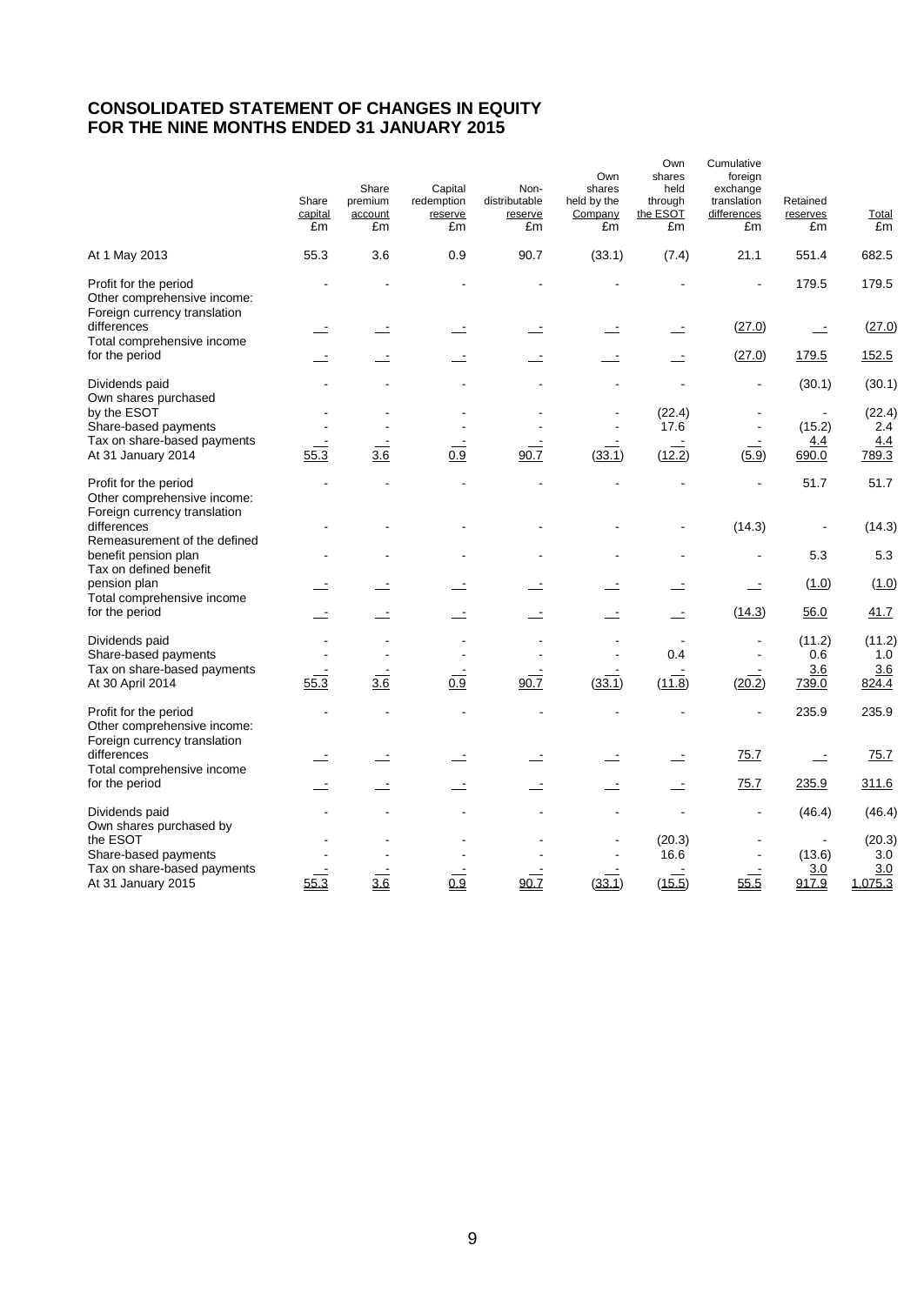# **CONSOLIDATED CASH FLOW STATEMENT FOR THE NINE MONTHS ENDED 31 JANUARY 2015**

|                                                                    |                    | Unaudited          |
|--------------------------------------------------------------------|--------------------|--------------------|
|                                                                    | 2015               | <u>2014</u>        |
| Cash flows from operating activities                               | £m                 | £m                 |
| Cash generated from operations before exceptional                  |                    |                    |
| items and changes in rental equipment                              | 583.9              | 454.7              |
| Exceptional operating costs paid                                   | (0.4)              | (1.8)              |
| Payments for rental property, plant and equipment                  | (728.4)            | (572.1)            |
| Proceeds from disposal of rental property, plant and equipment     | 68.7               | 59.1               |
| Cash used in operations                                            | (76.2)             | (60.1)             |
| Financing costs paid (net)                                         | (48.8)             | (36.5)             |
| Tax paid (net)                                                     | (36.1)             | (12.6)             |
| Net cash used in operating activities                              | (161.1)            | <u>(109.2)</u>     |
| Cash flows from investing activities                               |                    |                    |
| Acquisition of businesses                                          | (167.9)            | (85.5)             |
| Payments for non-rental property, plant and equipment              | (58.2)             | (72.9)             |
| Proceeds from disposal of non-rental property, plant and equipment | 6.1                | 9.9                |
| Net cash used in investing activities                              | (220.0)            | (148.5)            |
| Cash flows from financing activities                               |                    |                    |
| Drawdown of loans                                                  | 890.8              | 608.6              |
| Redemption of loans                                                | (440.0)            | (315.2)            |
| Capital element of finance lease payments                          | (2.1)              | (0.8)              |
| Dividends paid                                                     | (46.4)             | (30.1)             |
| Purchase of own shares by the ESOT                                 | (20.3)             | (22.4)             |
| Net cash from financing activities                                 | 382.0              | <u>240.1</u>       |
| Increase/(decrease) in cash and cash equivalents                   | 0.9                | (17.6)             |
| Opening cash and cash equivalents                                  | 2.8                | 20.3               |
| Effect of exchange rate difference                                 | 0.1                | (0.1)              |
| <b>Closing cash and cash equivalents</b>                           | 3.8                | 2.6                |
| Reconciliation of net debt                                         |                    |                    |
| (Increase)/decrease in cash in the period                          | (0.9)              | 17.6               |
| Increase in debt through cash flow                                 | 448.7              | 292.6              |
| Change in net debt from cash flows                                 | 447.8              | 310.2              |
| Exchange differences                                               | 169.1              | (62.8)             |
| Debt acquired                                                      |                    | 1.4                |
| Non-cash movements:                                                |                    |                    |
| - deferred costs of debt raising                                   | 1.1                | 1.7                |
| - capital element of new finance leases                            | 2.2                | <u> 1.1</u>        |
| Increase in net debt in the period                                 | 620.2              | 251.6              |
| Net debt at 1 May<br>Net debt at 31 January                        | 1,148.6<br>1,768.8 | 1,014.1<br>1,265.7 |
|                                                                    |                    |                    |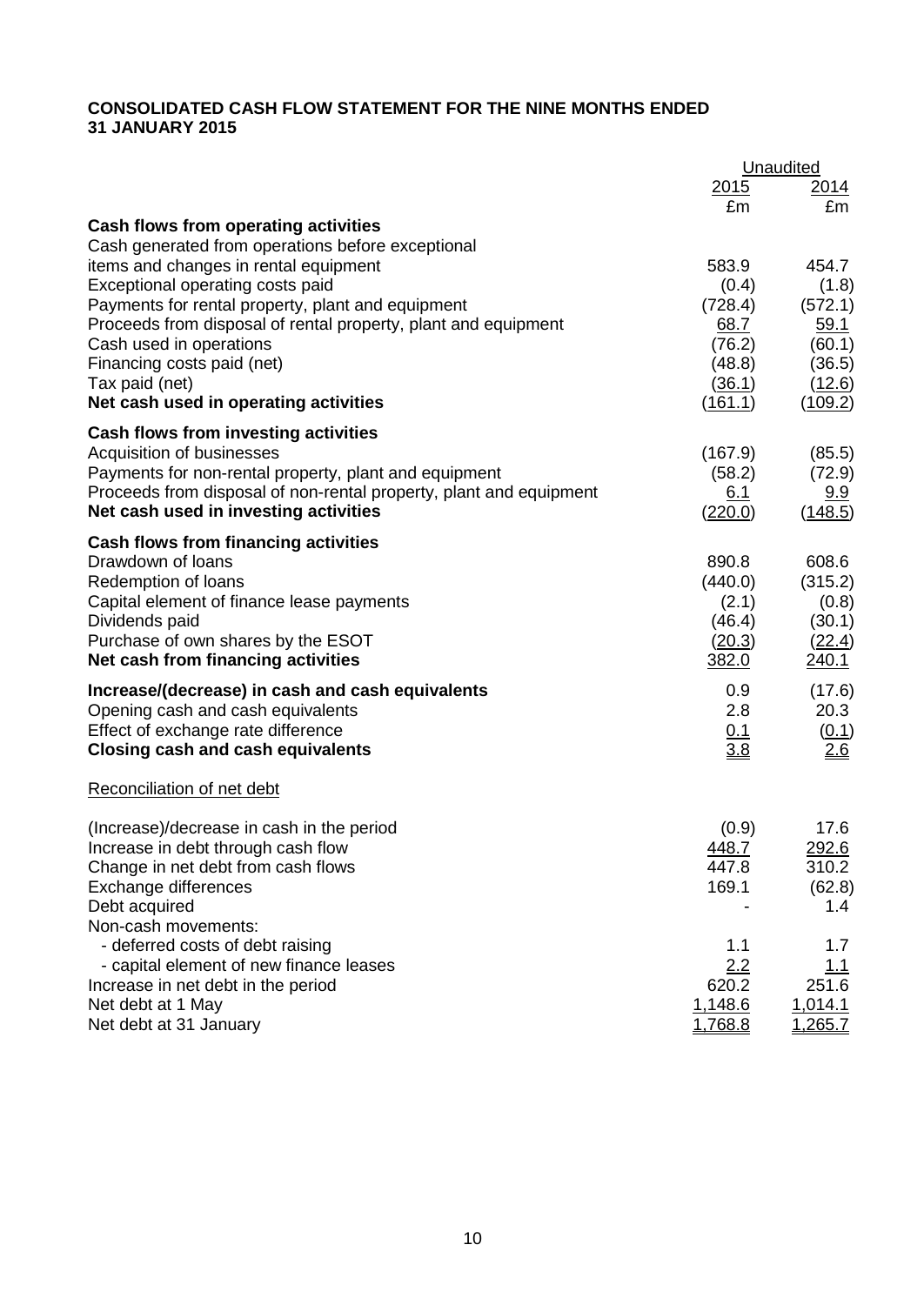### 1. General information

Ashtead Group plc ('the Company') is a company incorporated and domiciled in England and Wales and listed on the London Stock Exchange. The condensed consolidated interim financial statements as at, and for the nine months ended, 31 January 2015 comprise the Company and its subsidiaries ('the Group').

The condensed consolidated interim financial statements for the nine months ended 31 January 2015 were approved by the directors on 2 March 2015.

The condensed consolidated interim financial statements do not constitute statutory accounts as defined in Section 434 of the Companies Act 2006. The statutory accounts for the year ended 30 April 2014 were approved by the directors on 16 June 2014 and have been mailed to shareholders and filed with the Registrar of Companies. The auditor's report on those accounts was unqualified, did not include a reference to any matter by way of emphasis and did not contain a statement under Section 498(2) or (3) of the Companies Act 2006.

### 2. Basis of preparation

The condensed consolidated interim financial statements for the nine months ended 31 January 2015 have been prepared in accordance with the Disclosure and Transparency Rules of the United Kingdom's Financial Conduct Authority and relevant International Financial Reporting Standards ('IFRS') as adopted by the European Union (including IAS 34 - Interim Financial Reporting). The condensed consolidated interim financial statements should be read in conjunction with the Group's Annual Report and Accounts for the year ended 30 April 2014, which were prepared in accordance with IFRS as adopted by the European Union.

The accounting policies applied in the condensed consolidated interim financial statements are consistent with those set out in the Group's Annual Report and Accounts for the year ended 30 April 2014. There are no new IFRS or IFRIC Interpretations that are effective for the first time for this interim period which have a material impact on the Group.

The condensed consolidated interim financial statements have been prepared on the going concern basis. The Group's internal budgets and forecasts of future performance, available financing facilities and facility headroom (see note 11), provide a reasonable expectation that the Group has adequate resources to continue in operation for the foreseeable future and consequently the going concern basis continues to be appropriate in preparing the condensed consolidated interim financial statements.

The exchange rates used in respect of the US dollar are:

|                                               | 2015 | 2014 |
|-----------------------------------------------|------|------|
| Average for the three months ended 31 January | 1.55 | 1.63 |
| Average for the nine months ended 31 January  | 1.63 | 1.58 |
| At 30 April                                   | 1.69 | 1.56 |
| At 31 January                                 | 1.50 | 1.64 |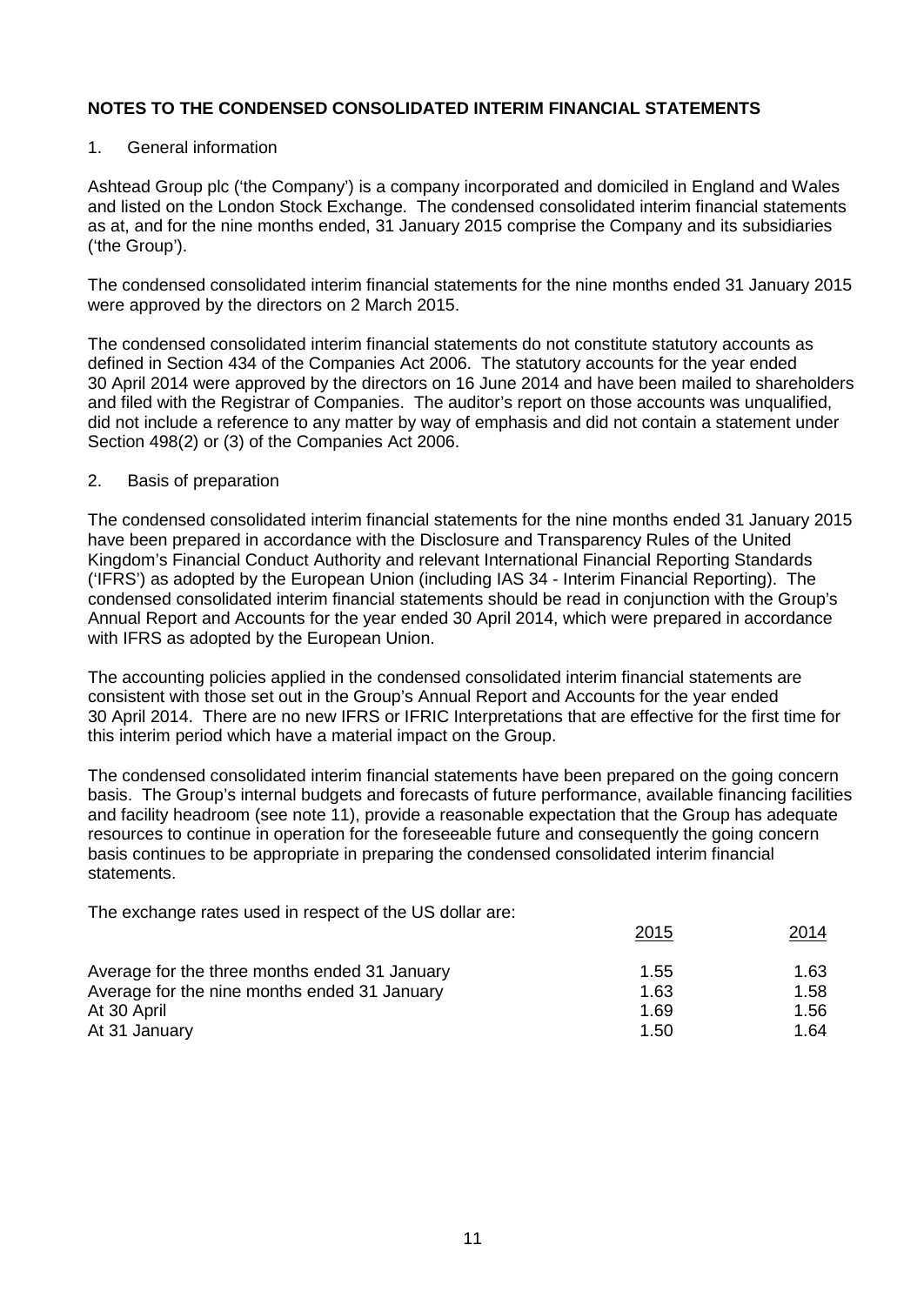# 3. Segmental analysis

|                                       | Revenue<br>£m               | Operating<br>profit before<br>amortisation<br>£m | Amortisation<br>£m           | Operating<br>profit<br>£m |
|---------------------------------------|-----------------------------|--------------------------------------------------|------------------------------|---------------------------|
| Three months to 31 January<br>2015    |                             |                                                  |                              |                           |
| Sunbelt<br>A-Plant<br>Corporate costs | 436.1<br>76.8               | 127.5<br>8.0<br>(2.7)                            | (2.9)<br>(1.1)               | 124.6<br>6.9<br>(2.7)     |
|                                       | 512.9                       | 132.8                                            | (4.0)                        | 128.8                     |
| 2014<br>Sunbelt<br>A-Plant            | 336.7<br>63.4               | 90.8<br>4.0                                      | (1.4)<br>(1.1)               | 89.4<br>2.9               |
| Corporate costs                       | 400.1                       | (2.3)<br>92.5                                    | (2.5)                        | (2.3)<br>90.0             |
| Nine months to 31 January<br>2015     |                             |                                                  |                              |                           |
| Sunbelt<br>A-Plant                    | 1,257.8<br>242.4            | 397.4<br>37.7                                    | (6.9)<br>(3.4)               | 390.5<br>34.3             |
| Corporate costs<br>2014               | 1,500.2                     | $(\underline{7}.\underline{7})$<br>427.4         | (10.3)                       | <u>(7.7)</u><br>417.1     |
| Sunbelt<br>A-Plant                    | 1,048.2<br>201.6            | 312.3<br>21.4                                    | (4.1)<br>(2.9)               | 308.2<br>18.5             |
| Corporate costs                       | 1,249.8                     | (7.1)<br>326.6                                   | (7.0)                        | (7.1)<br>319.6            |
|                                       | <b>Segment assets</b><br>£m | <u>Cash</u><br>£m                                | <b>Taxation assets</b><br>£m | <b>Total assets</b><br>£m |
| At 31 January 2015<br>Sunbelt         | 3,140.1                     |                                                  |                              | 3,140.1                   |
| A-Plant                               | 503.3                       |                                                  |                              | 503.3                     |
| Corporate items                       | 0.4<br>3,643.8              | $\frac{3.8}{3.8}$                                | 34.0<br>34.0                 | 38.2<br>3,681.6           |
| At 30 April 2014<br>Sunbelt           | 2,252.7                     |                                                  |                              | 2,252.7                   |
| A-Plant<br>Corporate items            | 406.7<br>0.3<br>2,659.7     | $\frac{2.8}{2.8}$                                | $\frac{9.9}{9.9}$            | 406.7<br>13.0<br>2,672.4  |

Sunbelt includes Sunbelt Rentals of Canada Inc..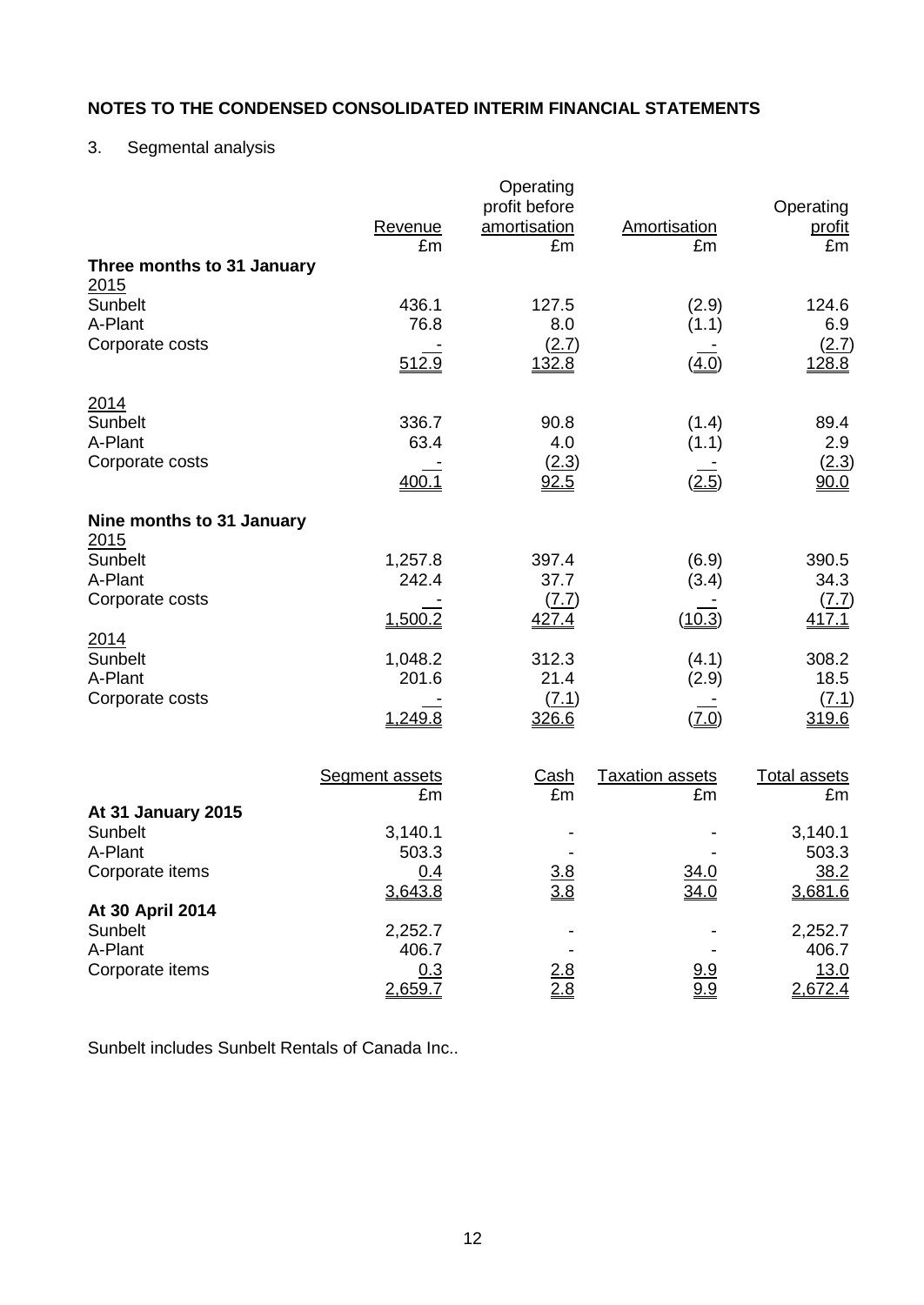4. Operating costs and other income

|                                             |                               | <u> 2015</u>      |              |                               | 2014              |              |
|---------------------------------------------|-------------------------------|-------------------|--------------|-------------------------------|-------------------|--------------|
|                                             | <b>Before</b><br>amortisation | Amortisation      | Total        | <b>Before</b><br>amortisation | Amortisation      | <b>Total</b> |
|                                             | £m                            | £m                | £m           | £m                            | £m                | £m           |
| Three months to 31 January                  |                               |                   |              |                               |                   |              |
| Staff costs:                                |                               |                   |              |                               |                   |              |
| <b>Salaries</b>                             | 113.0                         |                   | 113.0        | 95.6                          |                   | 95.6         |
| Social security costs                       | 9.5                           |                   | 9.5          | 7.3                           |                   | 7.3          |
| Other pension costs                         | 2.2<br>124.7                  |                   | 2.2<br>124.7 | <u>1.9</u><br>104.8           |                   | 1.9<br>104.8 |
| Used rental equipment sold                  | 22.1                          |                   | 22.1         | 24.0                          |                   | 24.0         |
| Other operating costs:                      |                               |                   |              |                               |                   |              |
| Vehicle costs                               | 28.5                          |                   | 28.5         | 24.3                          |                   | 24.3         |
| Spares, consumables & external repairs      | 25.9                          |                   | 25.9         | 19.6                          |                   | 19.6         |
| <b>Facility costs</b>                       | 15.7                          |                   | 15.7         | 12.7                          |                   | 12.7         |
| Other external charges                      | 71.0                          |                   | 71.0         | 52.5                          |                   | 52.5         |
|                                             | <u>141.1</u>                  |                   | 141.1        | 109.1                         |                   | 109.1        |
| Depreciation and amortisation:              | 92.2                          |                   | 92.2         | 69.7                          |                   | 69.7         |
| Depreciation<br>Amortisation of intangibles |                               |                   | 4.0          |                               | 2.5               |              |
|                                             | 92.2                          | <u>4.0</u><br>4.0 | 96.2         | 69.7                          | 2.5               | 2.5<br>72.2  |
|                                             | 380.1                         | 4.0               | 384.1        | 307.6                         | 2.5               | 310.1        |
| Nine months to 31 January                   |                               |                   |              |                               |                   |              |
| Staff costs:                                |                               |                   |              |                               |                   |              |
| <b>Salaries</b>                             | 319.0                         |                   | 319.0        | 290.8                         |                   | 290.8        |
| Social security costs                       | 25.7                          |                   | 25.7         | 21.5                          |                   | 21.5         |
| Other pension costs                         | 6.2                           |                   | 6.2          | 5.5                           |                   | 5.5          |
|                                             | 350.9                         |                   | 350.9        | 317.8                         |                   | 317.8        |
| Used rental equipment sold                  | 57.6                          |                   | 57.6         | 60.9                          |                   | 60.9         |
| Other operating costs:                      |                               |                   |              |                               |                   |              |
| Vehicle costs                               | 88.4                          |                   | 88.4         | 80.4                          |                   | 80.4         |
| Spares, consumables & external repairs      | 73.9                          |                   | 73.9         | 59.8                          |                   | 59.8         |
| <b>Facility costs</b>                       | 42.4                          |                   | 42.4         | 37.5                          |                   | 37.5         |
| Other external charges                      | 206.5                         |                   | 206.5        | 162.0                         |                   | 162.0        |
| Depreciation and amortisation:              | 411.2                         |                   | 411.2        | 339.7                         |                   | 339.7        |
| Depreciation                                | 253.1                         |                   | 253.1        | 204.8                         |                   | 204.8        |
| Amortisation of intangibles                 |                               | 10.3              | 10.3         |                               |                   | <u>7.0</u>   |
|                                             | 253.1                         | 10.3              | 263.4        | 204.8                         | $\frac{7.0}{7.0}$ | 211.8        |
|                                             | 1,072.8                       | 10.3              | 1,083.1      | 923.2                         | $\underline{7.0}$ | 930.2        |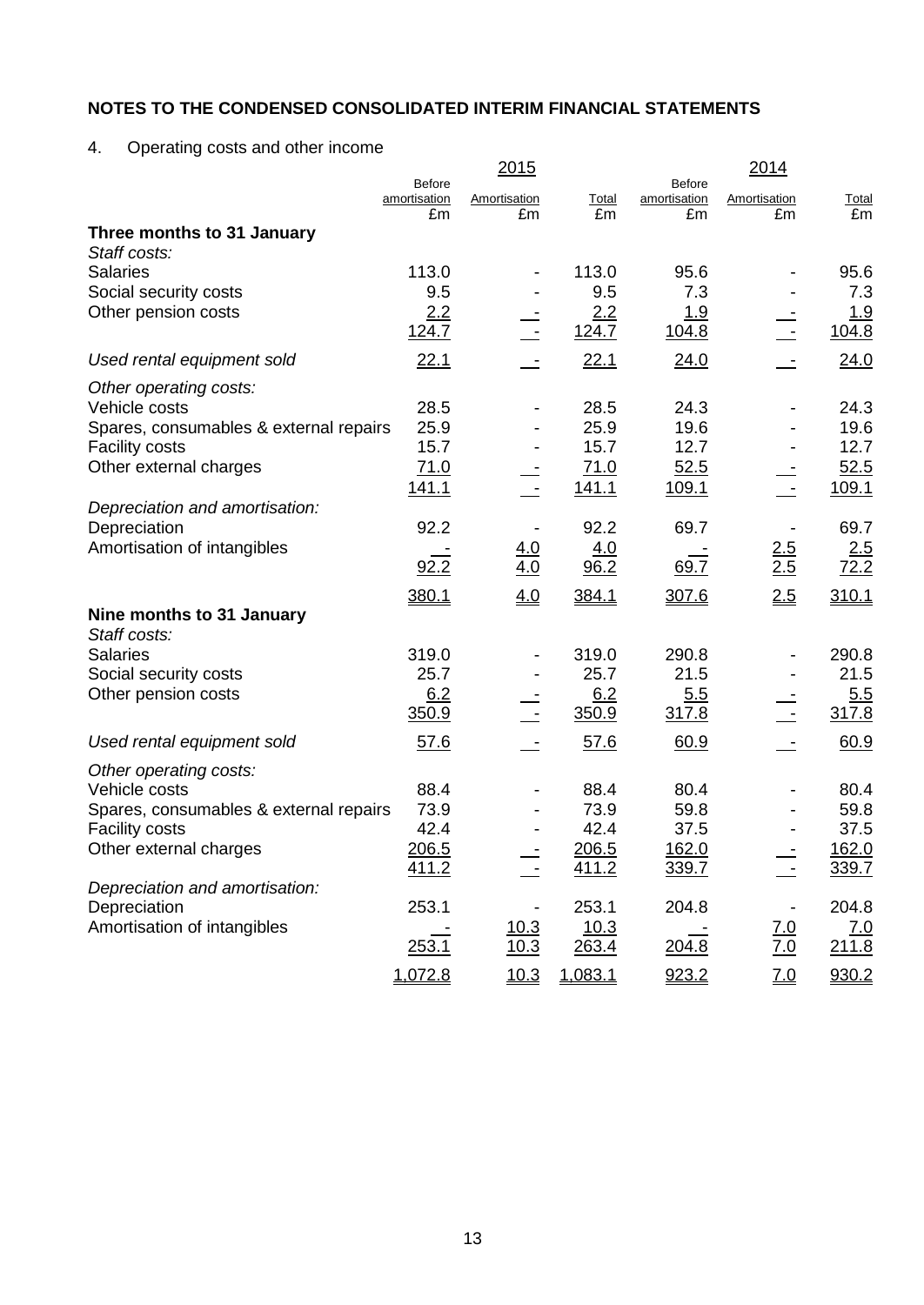### 5. Amortisation

Amortisation relates to the periodic write-off of intangible assets. The Group believes this item should be disclosed separately within the consolidated income statement to assist in the understanding of the financial performance of the Group. Underlying profit and earnings per share are stated before amortisation of intangibles.

|                                                                       |                     | Three months to<br>31 January |                              | Nine months to<br>31 January      |  |
|-----------------------------------------------------------------------|---------------------|-------------------------------|------------------------------|-----------------------------------|--|
|                                                                       | <u>2015</u><br>£m   | <u> 2014</u><br>£m            | <u> 2015</u><br>£m           | 2014<br>£m                        |  |
| Amortisation of intangibles<br>Taxation                               | 4.0<br>(1.2)<br>2.8 | 2.5<br>(0.8)<br><u> 1.7</u>   | 10.3<br>(3.3)<br><u>7.0</u>  | 7.0<br><u>(2.3)</u><br><u>4.7</u> |  |
| Net financing costs<br>6.                                             |                     |                               |                              |                                   |  |
|                                                                       | Three months to     | 31 January                    | Nine months to<br>31 January |                                   |  |
|                                                                       | 2015<br>£m          | <u> 2014 </u><br>£m           | 2015<br>£m                   | 2014<br>£m                        |  |
| Investment income:                                                    |                     |                               |                              |                                   |  |
| Net interest on the net defined benefit asset                         | (0.1)               |                               | (0.2)                        |                                   |  |
| Interest expense:                                                     |                     |                               |                              |                                   |  |
| Bank interest payable                                                 | 4.6                 | 4.6                           | 13.1                         | 14.6                              |  |
| Interest payable on second priority senior secured notes              | 13.8                | 7.0                           | 33.4                         | 17.4                              |  |
| Interest payable on finance leases                                    | 0.1                 |                               | 0.2                          | 0.1                               |  |
| Non-cash unwind of discount on provisions                             | 0.1                 | 0.1                           | 0.5                          | 0.3                               |  |
| Amortisation of deferred debt raising costs<br>Total interest expense | 0.4<br>19.0         | <u>0.4</u><br>12.1            | <u> 1.0</u><br>48.2          | <u>1.5</u><br>33.9                |  |
| Net financing costs                                                   | <u>18.9</u>         | <u> 12.1</u>                  | 48.0                         | 33.9                              |  |

## 7. Taxation

The tax charge for the period has been computed using an estimated effective rate for the year of 39% in North America (2014: 39%) and 21% in the UK (2014: 24%). The blended effective rate for the Group as a whole is 36% (2014: 37%).

The tax charge of £136.5m (2014: £108.5m) on the underlying pre-tax profit of £379.4m (2014: £292.7m) can be explained as follows:

|                                                     | Nine months to 31 January |               |
|-----------------------------------------------------|---------------------------|---------------|
|                                                     | 2015                      | <u>2014</u>   |
|                                                     | £m                        | £m            |
| Current tax                                         |                           |               |
| - current tax on income for the period              | 16.3                      | 12.7          |
| - adjustments to prior year                         | (0.4)                     | <u>(7.3)</u>  |
|                                                     | <u>15.9</u>               | 5.4           |
| Deferred tax                                        |                           |               |
| - origination and reversal of temporary differences | 121.2                     | 95.3          |
| - adjustments to prior year                         | (0.6)                     | 7.8           |
|                                                     | 120.6                     | 103.1         |
|                                                     |                           |               |
| Tax on underlying activities                        | <u> 136.5</u>             | <u> 108.5</u> |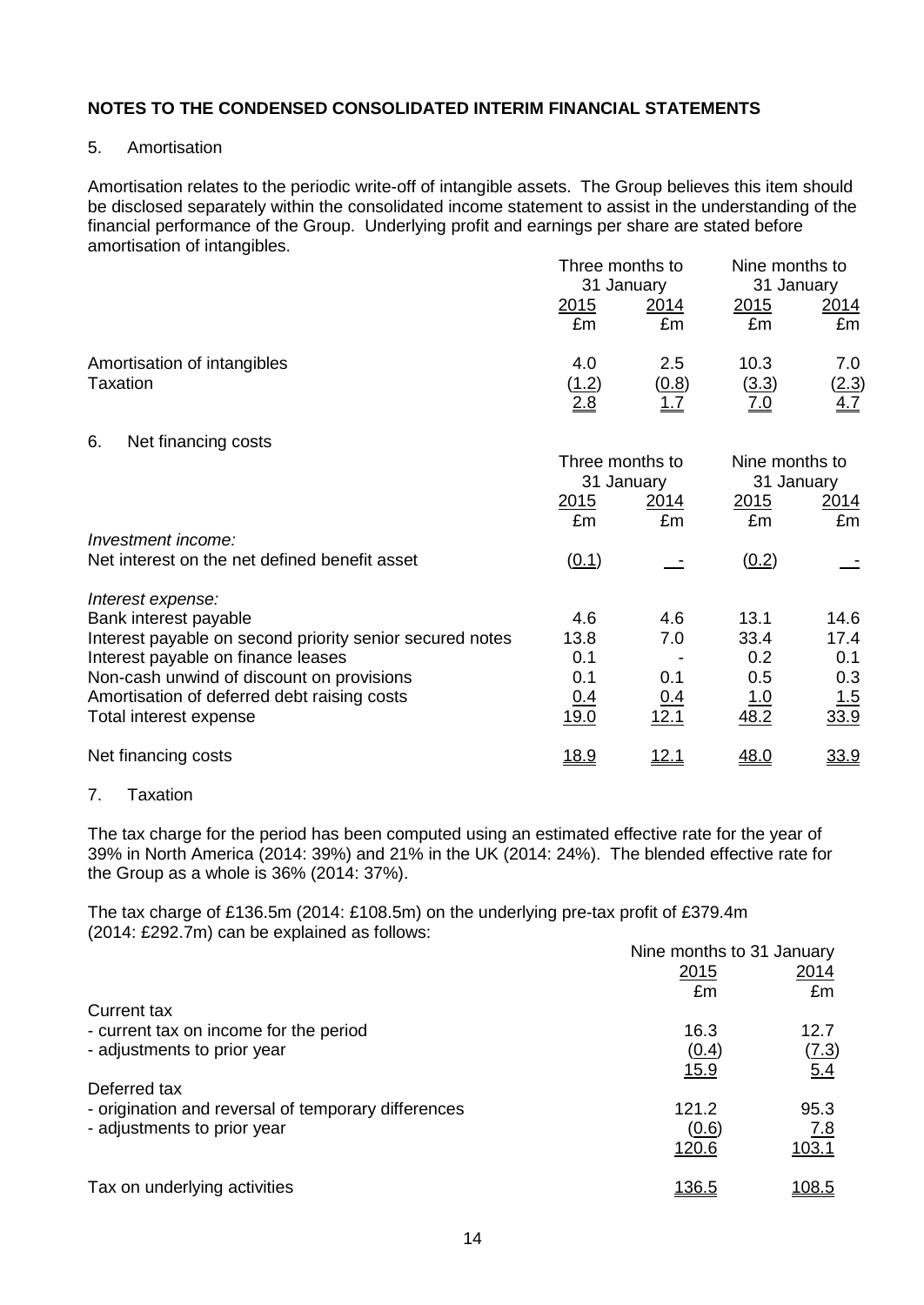7. Taxation (continued)

|                 |              | Nine months to 31 January |
|-----------------|--------------|---------------------------|
|                 | <u>2015</u>  | 2014                      |
|                 | £m           | £m                        |
| Comprising:     |              |                           |
| - UK            | 11.8         | 9.1                       |
| - North America | 124.7        | 99.4                      |
|                 | <u>136.5</u> | <u>108.5</u>              |

In addition, the tax credit of £3.3m (2014: £2.3m) on amortisation of intangibles of £10.3m (2014: £7.0m) consists of a deferred tax credit of £0.7m relating to the UK (2014: £0.7m) and £2.6m (2014: £1.6m) relating to North America.

### 8. Earnings per share

Basic and diluted earnings per share for the three and nine months ended 31 January 2015 have been calculated based on the profit for the relevant period and the weighted average number of ordinary shares in issue during that period (excluding shares held by the Company and the ESOT over which dividends have been waived). Diluted earnings per share is computed using the result for the relevant period and the diluted number of shares (ignoring any potential issue of ordinary shares which would be anti-dilutive). These are calculated as follows:

|                                                               |                               | Three months to<br>31 January |                       | Nine months to<br>31 January |  |
|---------------------------------------------------------------|-------------------------------|-------------------------------|-----------------------|------------------------------|--|
|                                                               | 2015                          | <u>2014</u>                   | 2015                  | <u> 2014</u>                 |  |
| Profit for the financial period (£m)                          | <u>70.3</u>                   | <u>48.8</u>                   | 235.9                 | <u> 179.5</u>                |  |
| Weighted average number of shares (m)<br>- basic<br>- diluted | <u>501.4</u><br>504.2         | 501.2<br>504.8                | <u>501.4</u><br>504.8 | 501.0<br>504.5               |  |
| Basic earnings per share<br>Diluted earnings per share        | <u>14.1p</u><br><u> 13.9p</u> | <u>9.7p</u><br><u>9.7p</u>    | <u>47.1p</u><br>46.7p | 35.8p<br>35.6p               |  |

Underlying earnings per share (defined in any period as the earnings before amortisation of intangibles for that period divided by the weighted average number of shares in issue in that period) may be reconciled to the basic earnings per share as follows:

|                               |                   | Three months to<br>31 January |                  | Nine months to<br>31 January |  |
|-------------------------------|-------------------|-------------------------------|------------------|------------------------------|--|
|                               | 2015              | 2015<br>2014                  |                  | 2014                         |  |
| Basic earnings per share      | 14.1 <sub>p</sub> | 9.7 <sub>p</sub>              | 47.1p            | 35.8p                        |  |
| Amortisation of intangibles   | 0.7p              | 0.6p                          | 2.0 <sub>p</sub> | 1.4p                         |  |
| Tax on amortisation           | (0.3p)            | (0.2p)                        | (0.7p)           | (0.4p)                       |  |
| Underlying earnings per share | <u> 14.5p</u>     | <u> 10.1p</u>                 | <u>48.4p</u>     | <u>36.8p</u>                 |  |

## 9. Dividends

During the period, a final dividend in respect of the year ended 30 April 2014 of 9.25p (2013: 6.0p) per share was paid to shareholders costing £46.4m (2013: £30.1m). The interim dividend for the year ending 30 April 2015 of 3.0p (2014: 2.25p) per share announced on 10 December 2014 was paid on 4 February 2015.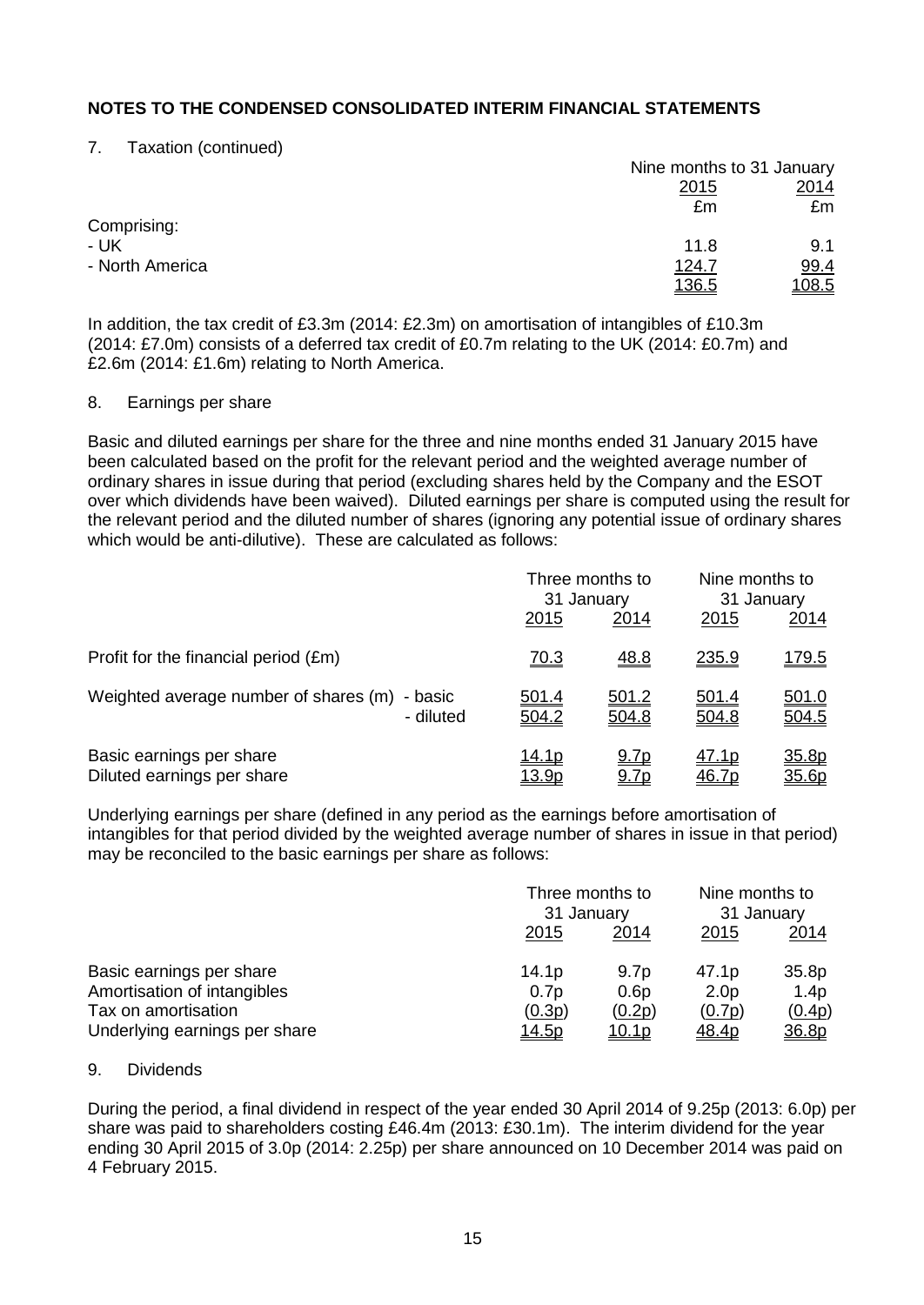### 10. Property, plant and equipment

|                                                       | 2015           |                |                | 2014           |  |
|-------------------------------------------------------|----------------|----------------|----------------|----------------|--|
|                                                       | Rental         |                | Rental         |                |  |
|                                                       | equipment      | Total          | equipment      | <u>Total</u>   |  |
| Net book value                                        | £m             | £m             | £m             | £m             |  |
| At 1 May                                              | 1,716.3        | 1,929.1        | 1,407.8        | 1,584.6        |  |
| Exchange difference                                   | 172.0          | 191.4          | (59.3)         | (65.8)         |  |
| Reclassifications                                     | (0.5)          |                | (0.5)          |                |  |
| <b>Additions</b>                                      | 718.8          | 782.5          | 491.4          | 563.7          |  |
| Acquisitions                                          | 72.2           | 80.4           | 45.0           | 46.8           |  |
| <b>Disposals</b>                                      | (59.3)         | (63.8)         | (57.9)         | (65.5)         |  |
| Depreciation                                          | <u>(222.9)</u> | <u>(253.1)</u> | <u>(180.9)</u> | <u>(204.8)</u> |  |
| At 31 January                                         | <u>2,396.6</u> | 2,666.5        | 1,645.6        | <u>1,859.0</u> |  |
| <b>Borrowings</b><br>11.                              |                |                |                |                |  |
|                                                       |                |                | 31 January     | 30 April       |  |
|                                                       |                |                | <u>2015</u>    | <u>2014</u>    |  |
|                                                       |                |                | £m             | £m             |  |
| <b>Current</b>                                        |                |                |                |                |  |
| Finance lease obligations                             |                |                | <u> 1.9</u>    | <u>2.2</u>     |  |
| <b>Non-current</b>                                    |                |                |                |                |  |
| First priority senior secured bank debt               |                |                | 837.1          | 609.5          |  |
| Finance lease obligations                             |                |                | 2.8            | 2.4            |  |
| 6.5% second priority senior secured notes, due 2022   |                |                | 603.7          | 537.3          |  |
| 5.625% second priority senior secured notes, due 2024 |                |                | 327.1          |                |  |
|                                                       |                |                | 1.770.7        | 1.149.2        |  |

The senior secured bank debt and the senior secured notes are secured by way of, respectively, first and second priority fixed and floating charges over substantially all the Group's property, plant and equipment, inventory and trade receivables.

Under the terms of our asset-based senior bank facility, \$2.0bn is committed until August 2018. The \$900m 6.5% senior secured notes mature in July 2022, whilst the \$500m 5.625% senior secured notes mature in October 2024. Our debt facilities therefore remain committed for the long term, with an average of six years remaining. The weighted average interest cost of these facilities (including non-cash amortisation of deferred debt raising costs) is approximately 5%. The terms of the \$900m senior secured notes and the \$500m senior secured notes are such that financial performance covenants are only measured at the time new debt is raised.

There are two financial performance covenants under the first priority senior bank facility:

- funded debt to LTM (last twelve months) EBITDA before exceptional items not to exceed 4.0 times; and
- a fixed charge ratio (comprising LTM EBITDA before exceptional items less LTM net capital expenditure paid in cash over the sum of scheduled debt repayments plus cash interest, cash tax payments and dividends paid in the last twelve months) which must be equal to or greater than 1.0 times.

These covenants do not apply when excess availability (the difference between the lower of the facility size and the borrowing base and facility utilisation) exceeds \$200m. At 31 January 2015, excess availability under the bank facility was \$688m (\$916m at 30 April 2014), with an additional \$1,562m of suppressed availability, meaning that covenants were not measured at 31 January 2015 and are unlikely to be measured in forthcoming quarters.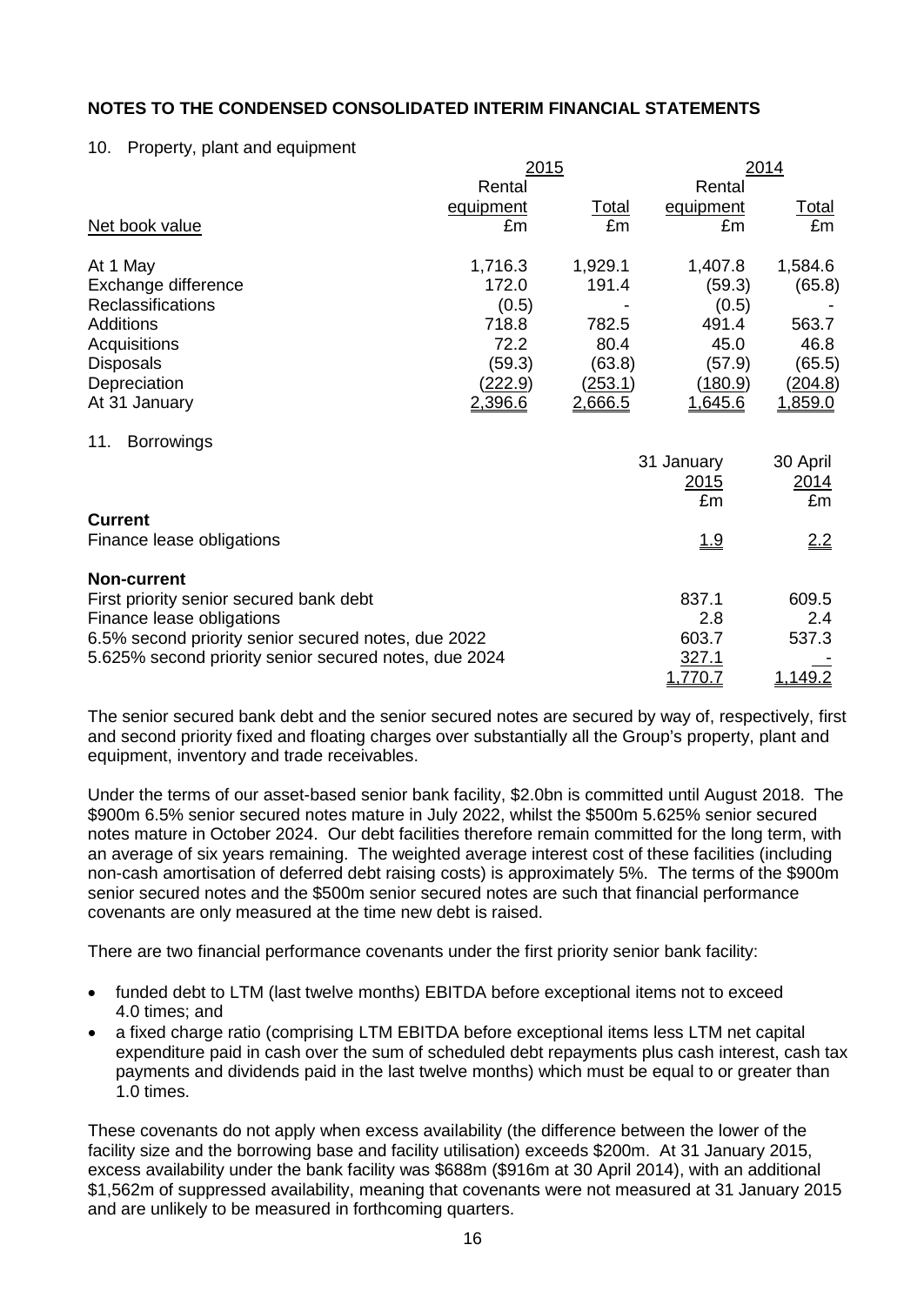# 11. Borrowings (continued)

As a matter of good practice, we calculate the covenant ratios each quarter. At 31 January 2015, as a result of the significant investment in our rental fleet, the fixed charge ratio, as expected, did not meet the covenant requirement whilst the leverage ratio did so comfortably. The fact the fixed charge ratio is currently below 1.0 times does not cause concern given the strong availability and management's ability to flex capital expenditure downwards at short notice. Accordingly, the condensed consolidated interim financial statements are prepared on a going concern basis.

### Fair value of financial instruments

At 31 January 2015, the Group had no derivative financial instruments.

With the exception of the Group's second priority senior secured notes, the carrying value of nonderivative financial assets and liabilities is considered to materially equate to their fair value.

The carrying value of the second priority senior secured notes due 2022, excluding deferred debt raising costs, was £614m at 31 January 2015 (£547m at 30 April 2014), while the fair value was £660m (£593m at 30 April 2014). The carrying value of the second priority senior secured notes due 2024, excluding deferred debt raising costs, was £333m at 31 January 2015 (£nil at 30 April 2014) while the fair value was £342m (£nil at 30 April 2014). The fair value of the second priority senior secured notes has been calculated using the quoted market prices at 31 January 2015.

### 12. Share capital

Ordinary shares of 10p each:

|                                    | 31 January<br><u>2015</u><br>Number | <u>2014</u><br>Number | 30 April 31 January<br><u>2015</u><br>£m | 30 April<br><u> 2014 </u><br>£m |
|------------------------------------|-------------------------------------|-----------------------|------------------------------------------|---------------------------------|
| Authorised                         | 900,000,000                         | 900,000,000           | <u>90.0</u>                              | 90.0                            |
| Allotted, called up and fully paid | 553,325,554                         | 553,325,554           | <u>55.3</u>                              | <u>55.3</u>                     |

At 31 January 2015, 50m (2014: 50m) shares were held by the Company and a further 1.9m (2014: 2.2m) shares were held by the Company's Employee Share Ownership Trust.

#### 13. Notes to the cash flow statement

|                                                           | Nine months to 31 January |              |  |
|-----------------------------------------------------------|---------------------------|--------------|--|
|                                                           | 2015                      | <u> 2014</u> |  |
|                                                           | £m                        | £m           |  |
| Cash flow from operating activities<br>a)                 |                           |              |  |
| Operating profit before amortisation                      | 427.4                     | 326.6        |  |
| Depreciation                                              | 253.1                     | 204.8        |  |
| EBITDA before exceptional items                           | 680.5                     | 531.4        |  |
| Profit on disposal of rental equipment                    | (18.2)                    | (15.8)       |  |
| Profit on disposal of other property, plant and equipment | (1.2)                     | (2.4)        |  |
| Increase in inventories                                   | (0.9)                     | (0.9)        |  |
| Increase in trade and other receivables                   | (66.4)                    | (46.0)       |  |
| Decrease in trade and other payables                      | (12.9)                    | (14.0)       |  |
| Other non-cash movements                                  | 3.0                       | 2.4          |  |
| Cash generated from operations before exceptional items   |                           |              |  |
| and changes in rental equipment                           | <u>583.9</u>              |              |  |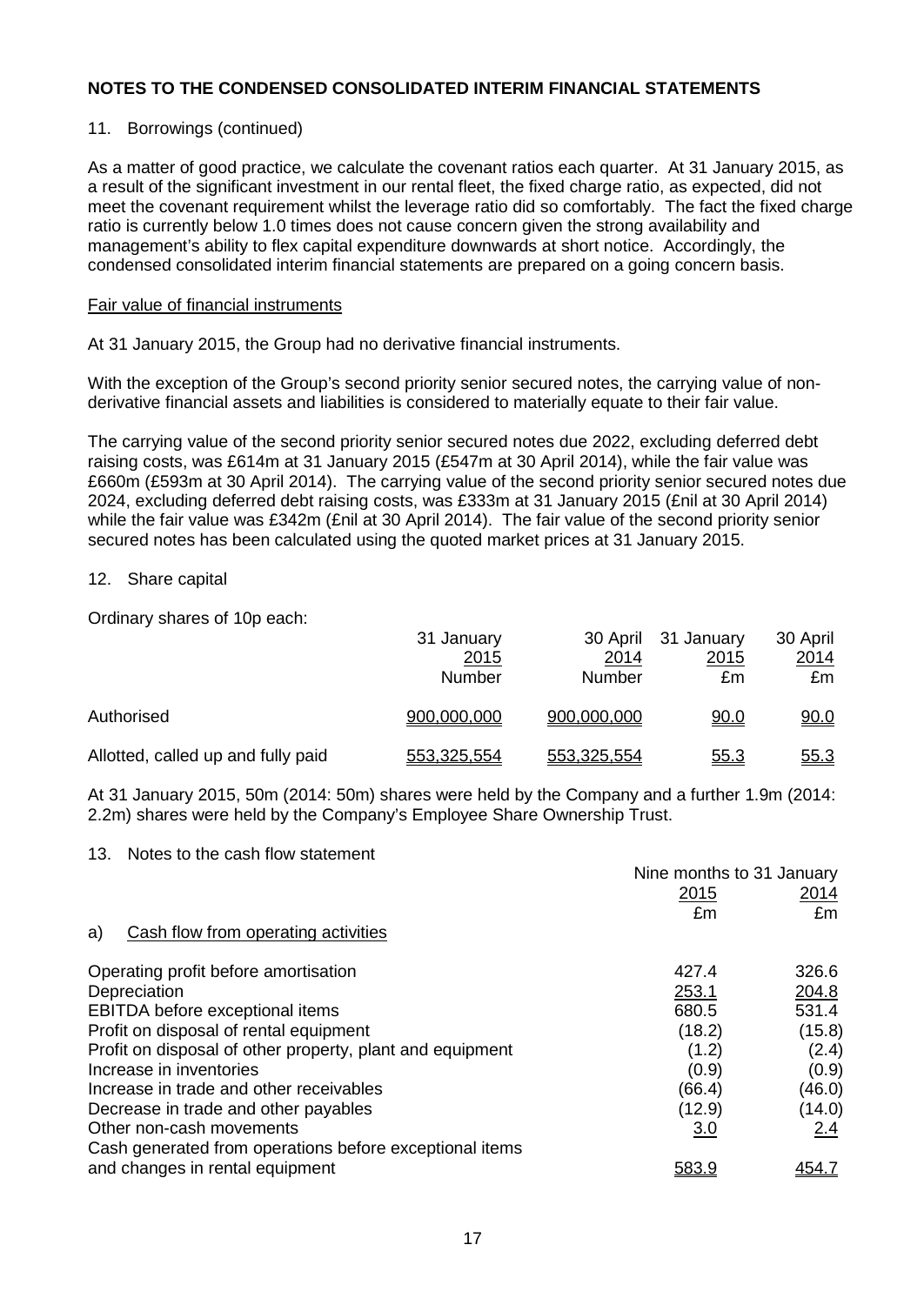- 13. Notes to the cash flow statement (continued)
- b) Analysis of net debt

Net debt consists of total borrowings less cash and cash equivalents. Borrowings exclude accrued interest. Foreign currency denominated balances are retranslated to pounds sterling at rates of exchange ruling at the balance sheet date.

|                          | 1 May<br>2014<br>£m | Exchange<br>movement<br>£m | Cash<br>flow<br>£m | Non-cash<br>movements<br>£m | 31 January<br><u>2015</u><br>£m |
|--------------------------|---------------------|----------------------------|--------------------|-----------------------------|---------------------------------|
| Cash                     | (2.8)               | (0.1)                      | (0.9)              |                             | (3.8)                           |
| Debt due within one year | 2.2                 | $\overline{\phantom{0}}$   | (1.9)              | 1.6                         | 1.9                             |
| Debt due after one year  | 1,149.2             | 169.2                      | 450.6              | <u>1.7</u>                  | ,770.7                          |
| Total net debt           | 1,148.6             | <u> 169.1</u>              | 447.8              | <u>3.3</u>                  | <u>1,768.8</u>                  |

Details of the Group's cash and debt are given in the Review of Third Quarter, Balance Sheet and Cash Flow accompanying these condensed consolidated interim financial statements.

### c) Acquisitions

|                                                     | Nine months to 31 January |             |  |
|-----------------------------------------------------|---------------------------|-------------|--|
|                                                     | 2015                      | 2014        |  |
|                                                     | £m                        | £m          |  |
| Cash consideration paid                             |                           |             |  |
| - acquisitions in the period (net of cash acquired) | 162.4                     | 85.5        |  |
| - deferred consideration                            | <u>5.5</u>                |             |  |
|                                                     | 167.9                     | <u>85.5</u> |  |

During the period, 15 acquisitions were made for a total cash consideration of £162m (2014: £85m), after taking account of net cash acquired of £0.7m. Further details are provided in note 14.

Payments for deferred consideration on prior year acquisitions were also made of £5m (2014: £nil).

#### 14. Acquisitions

During the period, the following acquisitions were completed:

- i) On 1 May 2014, Sunbelt acquired the entire issued share capital of Metrolift, Inc. ('Metrolift') for a cash consideration of £25m (\$42m). Metrolift is a Chicago-based aerial work platform rental business.
- ii) On 19 May 2014, Sunbelt acquired the business and assets of Northeast Equipment and Supply LLC, trading as Superior Heating Solutions ('Superior'), for a cash consideration of £2m (\$4m). Superior is a Pennsylvania-based heating rental business.
- iii) On 29 May 2014, Sunbelt acquired the business and assets of Nashville High Lift, LLC ('NHL') and Contractors Equipment, LLC ('CE') for an aggregate cash consideration of £5m (\$8m). Deferred consideration of up to £0.3m (\$0.5m) is payable over the next two years, depending on revenue meeting or exceeding certain thresholds. The business consisted of three aerial work platform and general tool locations in Tennessee.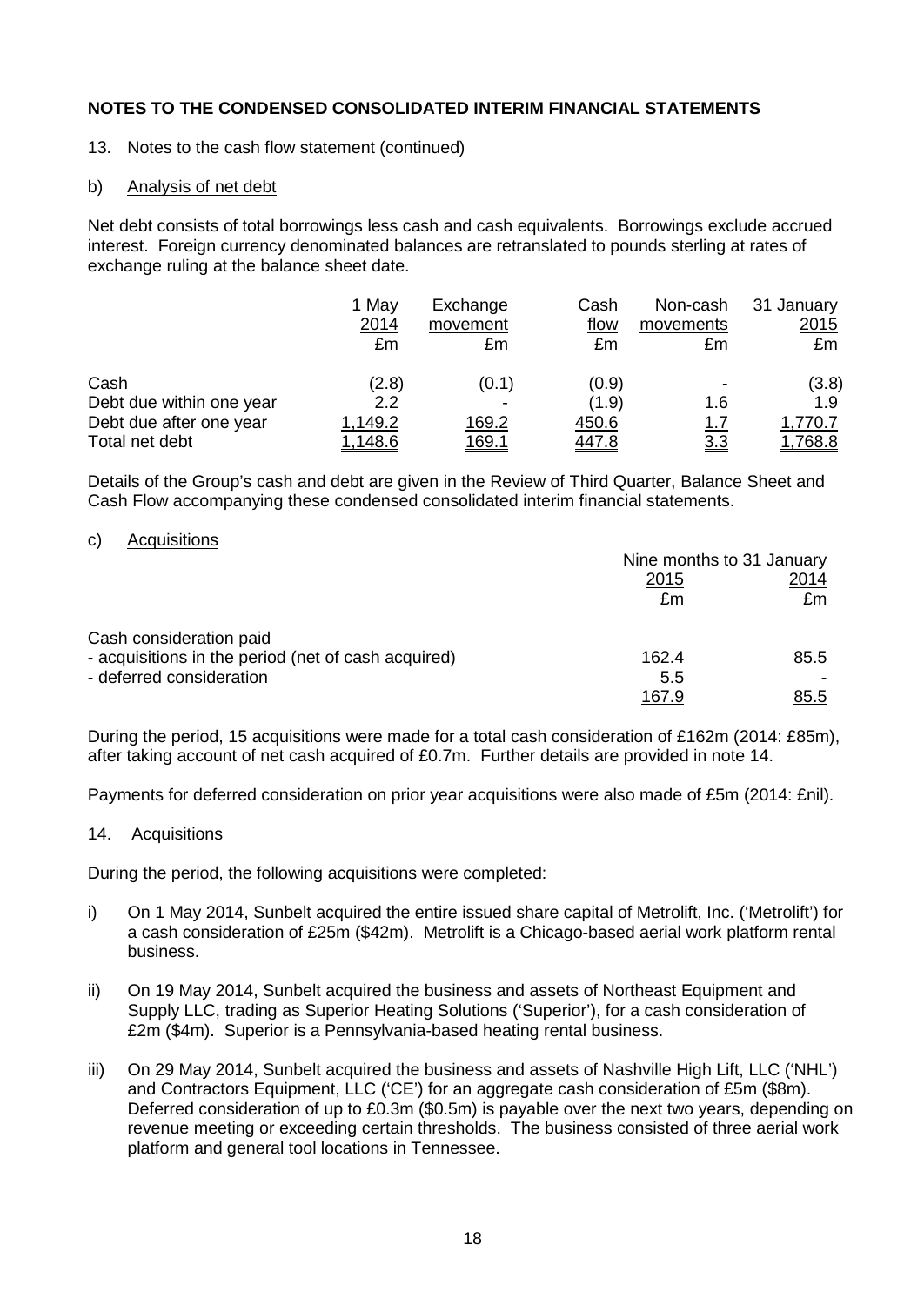# 14. Acquisitions (continued)

- iv) On 1 August 2014, Sunbelt acquired the business and assets of Hebbronville Lone Star Rentals, LLC ('Lone Star') for an initial cash consideration of £21m (\$36m) with deferred consideration of up to £10m (\$16m), payable over the next three years, depending on revenue meeting or exceeding certain thresholds. Lone Star is a Texas-based eight location energyrelated rental and service company.
- v) On 1 September 2014, A-Plant acquired the business and assets of East Coast Construction Services (Hire) Limited ('ECCS') for a cash consideration of £0.7m. ECCS is a fusion and associated equipment rental and service company.
- vi) On 5 September 2014, Sunbelt acquired the business and assets of ECM Energy Services, Inc. ('ECM') for a cash consideration of £19m (\$31m). ECM is a four location, energy-related equipment rental business.
- vii) On 26 September 2014, Sunbelt acquired the business and assets of Ventura Rental, Inc. and Renegade Rental Center, Inc. (together 'Ventura') for a cash consideration of £13m (\$22m). Ventura is a California-based two location general tool business.
- viii) On 2 October 2014, A-Plant acquired the business and assets in Scotland of Hy-Ram Engineering Company Limited ('Hy-Ram') for a cash consideration of £0.1m.
- ix) On 16 October 2014, Sunbelt acquired the business and assets of Atlas Sales and Rentals, Inc. ('Atlas') for a cash consideration of £21m (\$33m). Atlas is a 29 location business, specialising in permanent and temporary cooling and heating solutions, which operates across the US.
- x) On 16 October 2014, Sunbelt acquired the business and assets of Gustafson Enterprises, Inc., trading as General Rental Center, for a cash consideration of £0.1m (\$0.2m). General Rental Center is a one location general tool business in Florida.
- xi) On 3 November 2014, we acquired the entire issued share capital of GWG Rentals, Ltd ('GWG') for an initial cash consideration of £16m (C\$29m) with deferred consideration of up to £4m (C\$7m) payable over the next three years depending on profitability. GWG is a six location equipment rental business based in Canada. GWG now constitutes Sunbelt Rentals of Canada Inc..
- xii) On 10 November 2014, Sunbelt acquired the business and assets of Select Equipment, Inc. and High Lakes Leasing, LLC (together 'Select') for a cash consideration of £9m (\$14m). Select is a one location business in Utah providing rental equipment to the oil and gas industry.
- xiii) On 2 December 2014, A-Plant acquired the business and assets of Balfour Beatty Engineering Services Limited for a cash consideration of £0.5m.
- xiv) On 15 December 2014, A-Plant acquired all the issued share capital of Event Infrastructure and Branding Limited ('EIB') for a cash consideration of £3m. EIB provides fencing and barrier solutions to the sporting and events sector.
- xv) On 2 January 2015, Sunbelt acquired the business and assets of DAB, Inc. and NCS Transportation, Inc. (together 'NCS') for a cash consideration of £28m (\$43m). NCS is a five location general tool business located in Nebraska.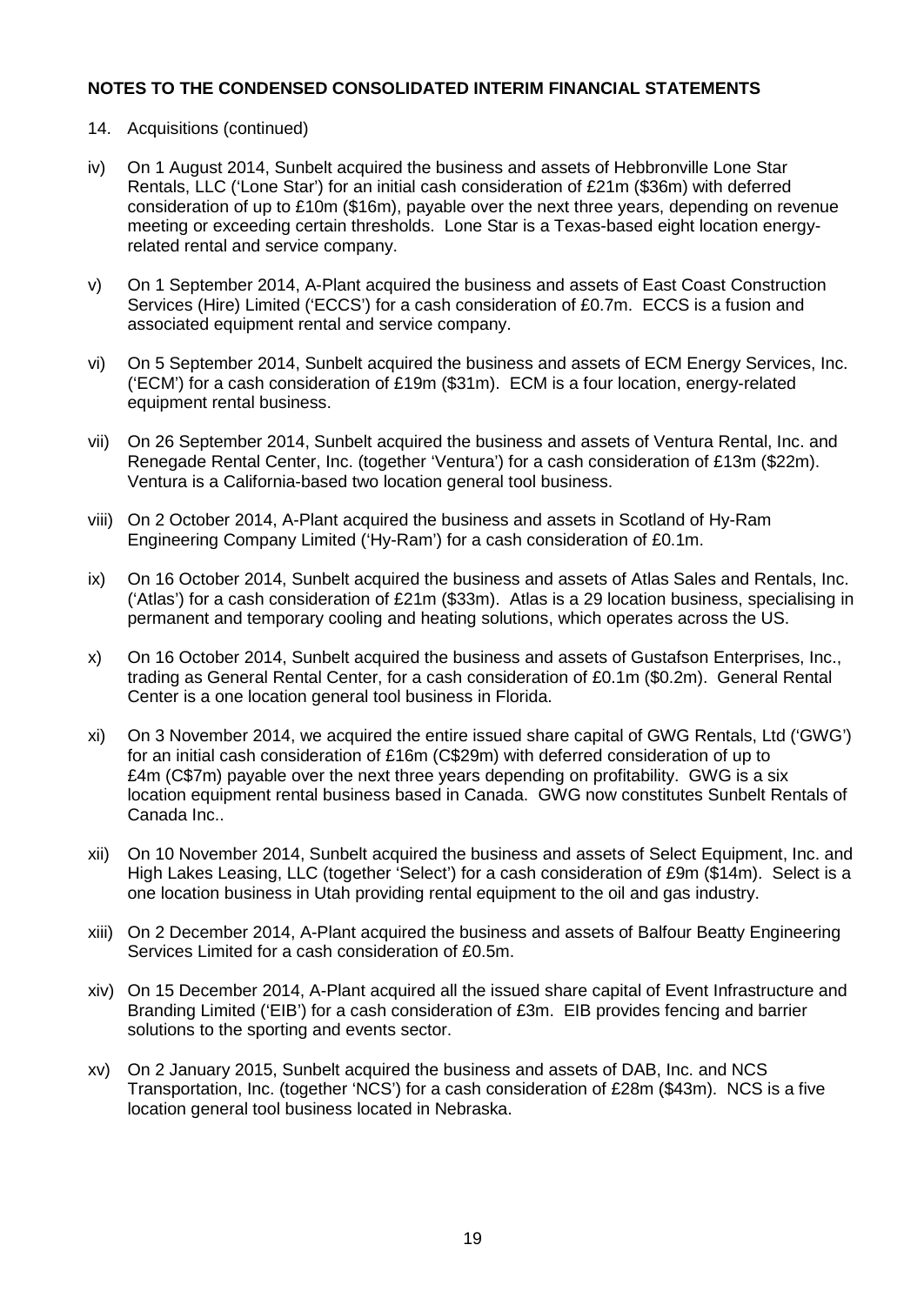#### 14. Acquisitions (continued)

The following table sets out the book values of the identifiable assets and liabilities acquired and their fair value to the Group. The fair values have been determined provisionally at the balance sheet date.

|                                                       | Acquirees' | Fair value           |
|-------------------------------------------------------|------------|----------------------|
|                                                       | book value | to Group             |
|                                                       | £m         | £m                   |
| Net assets acquired                                   |            |                      |
| Trade and other receivables                           | 16.9       | 16.9                 |
| Inventory                                             | 0.9        | 0.9                  |
| Property, plant and equipment                         |            |                      |
| - rental equipment                                    | 67.0       | 72.2                 |
| - other assets                                        | 8.3        | 8.2                  |
| Creditors                                             | (2.2)      | (2.4)                |
| Intangible assets (non-compete)                       |            |                      |
| agreements and customer relationships)                |            |                      |
|                                                       | 90.9       | $\frac{29.7}{125.5}$ |
| Consideration:                                        |            |                      |
| - cash paid and due to be paid (net of cash acquired) |            | 163.1                |
| - deferred consideration payable in cash              |            | <u>11.9</u>          |
|                                                       |            | 175.0                |
|                                                       |            |                      |
| Goodwill                                              |            | 49.5                 |

The goodwill arising can be attributed to the key management personnel and workforce of the acquired businesses and to the synergies and other benefits the Group expects to derive from the acquisitions. £39m of the goodwill is expected to be deductible for income tax purposes.

The gross value and fair value of trade receivables at acquisition was £17m.

The contribution to revenue and operating profit from these acquisitions from the date of acquisition to 31 January 2015 was not material. On an annual basis they generate approximately £95m of revenue.

Had these acquisitions taken place on 1 May 2014 their contribution to revenue and operating profit would not have been material.

#### 15. Contingent liabilities

There have been no significant changes in contingent liabilities from those reported in the financial statements for the year ended 30 April 2014.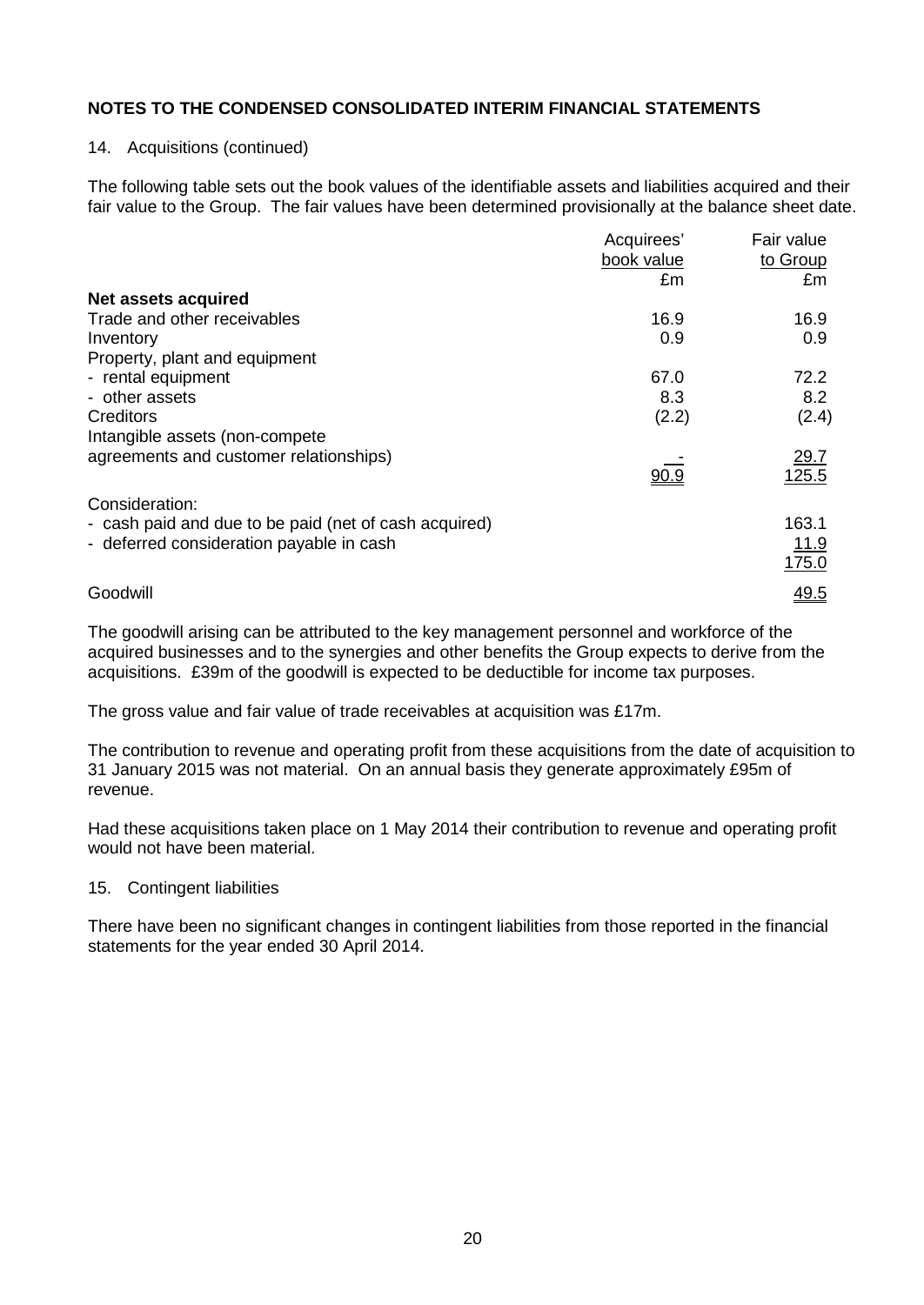16. Events after the balance sheet date

Since the balance sheet date Sunbelt has completed two acquisitions as follows:

- (i) On 2 February 2015, Sunbelt acquired the business and assets of Theros Equipment, Inc. ('Theros') for a cash consideration of £30m (\$45m). Theros is a four location general tool business based in Virginia.
- (ii) On 6 February 2015, Sunbelt acquired the business and assets of Texas Gulf Rentals and Texas Gulf Refrigeration LP (together 'TGR') for a cash consideration of £31m (\$48m). Deferred consideration of up to £7m (\$10m) is payable over the next three years, depending on revenue meeting or exceeding thresholds. The business consisted of four power and industrial climate control equipment locations in Texas.

The initial accounting for these acquisitions is incomplete. Had these acquisitions taken place on 1 May 2014 their contribution to revenue and operating profit would not have been material.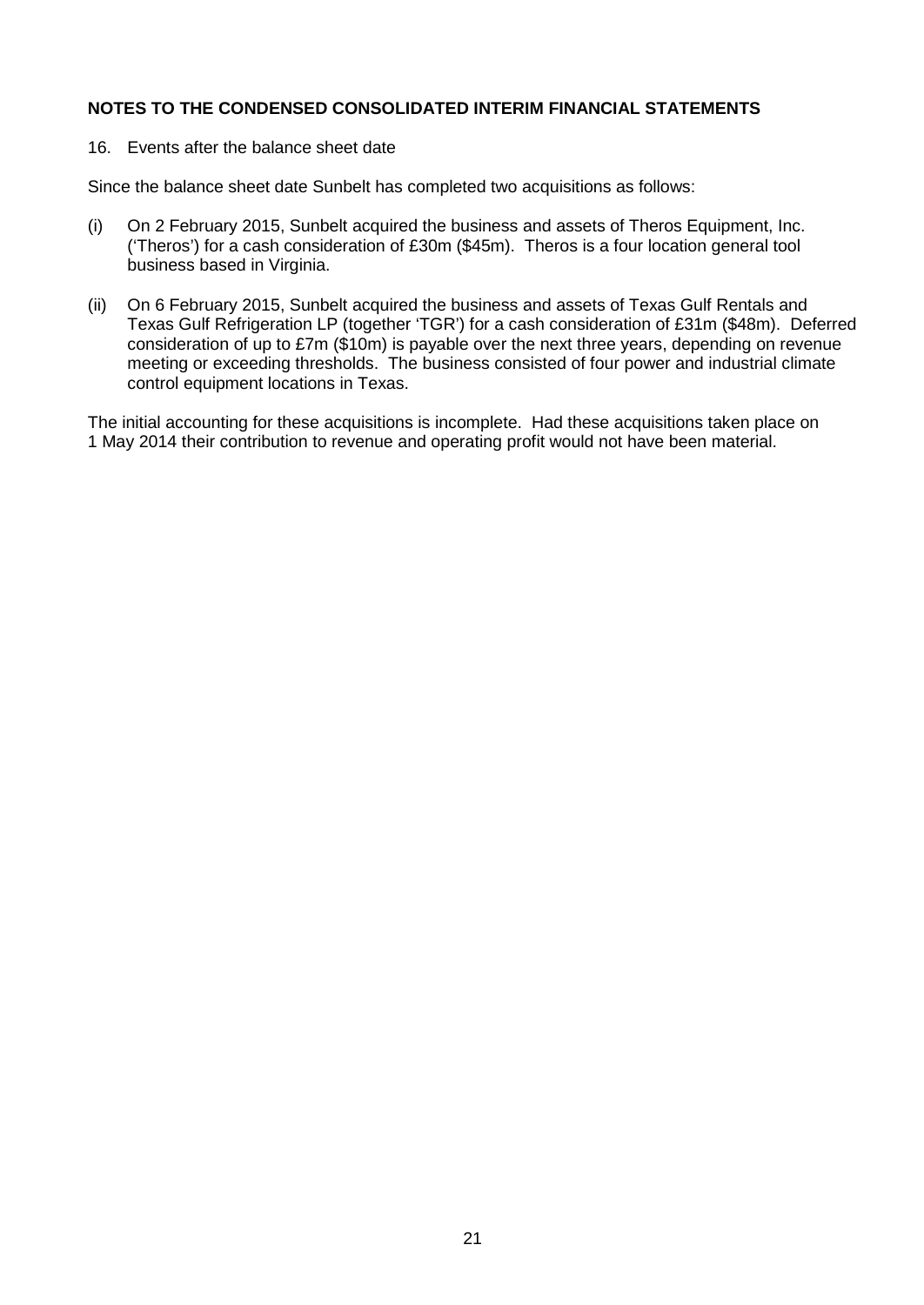# **REVIEW OF THIRD QUARTER, BALANCE SHEET AND CASH FLOW**

# **Third quarter**

|                                                                                                     | Revenue                |                        |                                 | <b>EBITDA</b>                   |                                   | Operating profit                              |
|-----------------------------------------------------------------------------------------------------|------------------------|------------------------|---------------------------------|---------------------------------|-----------------------------------|-----------------------------------------------|
|                                                                                                     | 2015                   | 2014                   | 2015                            | 2014                            | 2015                              | 2014                                          |
| Sunbelt in \$m                                                                                      | 679.6                  | 550.6                  | 316.8                           | 240.4                           | <u>197.6</u>                      | 149.4                                         |
| Sunbelt in £m<br>A-Plant<br>Group central costs                                                     | 436.1<br>76.8<br>512.9 | 336.7<br>63.4<br>400.1 | 203.7<br>24.0<br>(2.7)<br>225.0 | 146.6<br>17.9<br>(2.3)<br>162.2 | 127.5<br>8.0<br>(2.7)<br>132.8    | 90.8<br>4.0<br>(2.3)<br>92.5                  |
| Net financing costs<br>Profit before amortisation and tax<br>Amortisation<br>Profit before taxation |                        |                        |                                 |                                 | (18.9)<br>113.9<br>(4.0)<br>109.9 | (12.1)<br>80.4<br>(2.5)<br>$\underline{77.9}$ |
| <b>Margins</b><br><b>Sunbelt</b><br>A-Plant<br>Group                                                |                        |                        | 46.6%<br>31.3%<br>43.9%         | 43.7%<br>28.2%<br>40.5%         | 29.1%<br>10.5%<br>25.9%           | 27.1%<br>6.3%<br>23.1%                        |

Group revenue increased 28% to £513m in the third quarter (2014: £400m) with strong growth in both businesses. This revenue growth, combined with ongoing operational efficiency, generated underlying profit before tax of £114m (2014: £80m).

As for the nine months, the Group's growth was driven by strong same store growth supplemented by greenfield openings and bolt-on acquisitions. Sunbelt's revenue growth for the quarter can be analysed as follows:

 $\theta$ m

|                                                |     | <u>וווע</u>     |
|------------------------------------------------|-----|-----------------|
| 2014 rental only revenue                       |     | 377             |
| Same stores (in existence at 1 November 2013)  | 19% | 71              |
| Bolt-ons and greenfields since 1 November 2013 | 10% | $\overline{37}$ |
| 2015 rental only revenue                       | 29% | 485             |
| Ancillary revenue                              | 19% | <u>130</u>      |
| 2015 rental revenue                            | 27% | 615             |
| Sales revenue                                  |     | 65              |
| 2015 total revenue                             |     | 380             |

Our same-store growth of 19% is more than double that of the rental market as we continue to take market share. In addition, bolt-ons and greenfields have contributed a further 10% growth as we execute our long-term structural growth strategy of expanding our geographic footprint and our specialty businesses. Total rental only revenue growth of 29% consists of a 26% increase in fleet on rent and a net 2% improvement in yield.

A-Plant continues to perform well and delivered total rental revenue up 19% at £68m (2014: £57m) in the quarter. This consisted of 17% more fleet on rent and a 4% improvement in yield.

Group operating profit increased 44% to £133m (2014: £93m). Net financing costs increased to £19m (2014: £12m) reflecting the higher level of debt in the period and a higher proportion of longer term fixed rate debt. As a result, Group profit before amortisation and taxation was £114m (2014: £80m). After amortisation of £4m, the statutory profit before taxation was £110m (2014: £78m).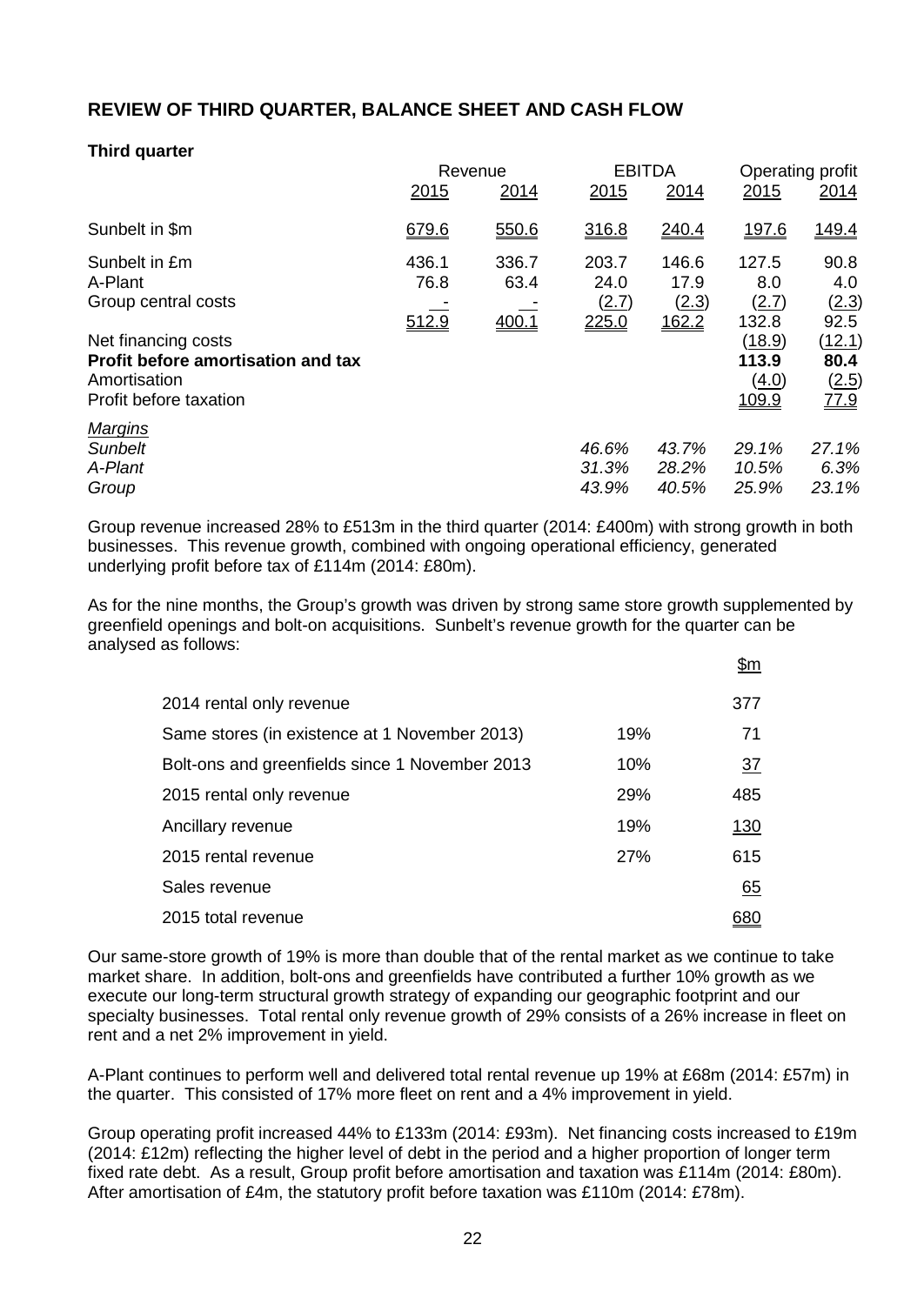# **Balance sheet**

## Fixed assets

Capital expenditure in the nine months totalled £783m (2014: £564m) with £719m invested in the rental fleet (2014: £491m). Expenditure on rental equipment was 92% of total capital expenditure with the balance relating to the delivery vehicle fleet, property improvements and IT equipment. Capital expenditure by division was:

|                                                         |               | 2015          |                | 2014                 |
|---------------------------------------------------------|---------------|---------------|----------------|----------------------|
|                                                         | Replacement   | Growth        | Total          | <u>Total</u>         |
| Sunbelt in \$m                                          | 257.0         | 635.4         | 892.4          | 687.4                |
| Sunbelt in £m<br>A-Plant                                | 171.1<br>35.7 | 423.2<br>88.8 | 594.3<br>124.5 | 418.3<br><u>73.1</u> |
| Total rental equipment                                  | <u> 206.8</u> | 512.0         | 718.8          | 491.4                |
| Delivery vehicles, property improvements & IT equipment |               |               | 63.7           | 72.3                 |
| Total additions                                         |               |               | <u>782.5</u>   | 563.Z                |

In a strong US rental market, \$635m of rental equipment capital expenditure was spent on growth while \$257m was invested in replacement of existing fleet. The growth proportion is estimated on the basis of the assumption that replacement capital expenditure in any period is equal to the original cost of equipment sold.

The average age of the Group's serialised rental equipment, which constitutes the substantial majority of our fleet, at 31 January 2015 was 26 months (2014: 29 months) on a net book value basis. Sunbelt's fleet had an average age of 26 months (2014: 28 months) while A-Plant's fleet had an average age of 29 months (2014: 36 months). LTM LTM

|                          | 31 Jan 2015           | Rental fleet at original cost<br>30 April 2014 | LTM average           | LTM rental<br>revenue        | <b>LIVI</b><br>dollar<br>utilisation | <b>LIVI</b><br>physical<br>utilisation |
|--------------------------|-----------------------|------------------------------------------------|-----------------------|------------------------------|--------------------------------------|----------------------------------------|
| Sunbelt in \$m           | 4,409                 | 3,596                                          | 3,904                 | <u>2,351</u>                 | 60%                                  | <u>71%</u>                             |
| Sunbelt in £m<br>A-Plant | 2,936<br>536<br>3,472 | 2,130<br><u>446</u><br><u>2,576</u>            | 2,600<br>489<br>3,089 | 1,436<br>277<br><u>1,713</u> | 60%<br>57%                           | 71%<br><u>71%</u>                      |

Dollar utilisation is defined as rental revenue divided by average fleet at original (or "first") cost and, measured over the last twelve months to 31 January 2015, was 60% at Sunbelt (2014: 61%) and 57% at A-Plant (2014: 55%). Physical utilisation is time based utilisation, which is calculated as the daily average of the original cost of equipment on rent as a percentage of the total value of equipment in the fleet at the measurement date. Measured over the last twelve months to 31 January 2015, average physical utilisation at Sunbelt was 71% (2014: 71%) and 71% at A-Plant (2014: 72%). At Sunbelt, physical utilisation is measured for equipment with an original cost in excess of \$7,500 which comprised approximately 89% of its fleet at 31 January 2015.

## Trade receivables

Receivable days at 31 January 2015 were 55 days (2014: 53 days). The bad debt charge for the nine months ended 31 January 2015 as a percentage of total turnover was 0.7% (2014: 0.8%). Trade receivables at 31 January 2015 of £331m (2014: £242m) are stated net of allowances for bad debts and credit notes of £24m (2014: £21m) with the allowance representing 6.8% (2014: 8.0%) of gross receivables.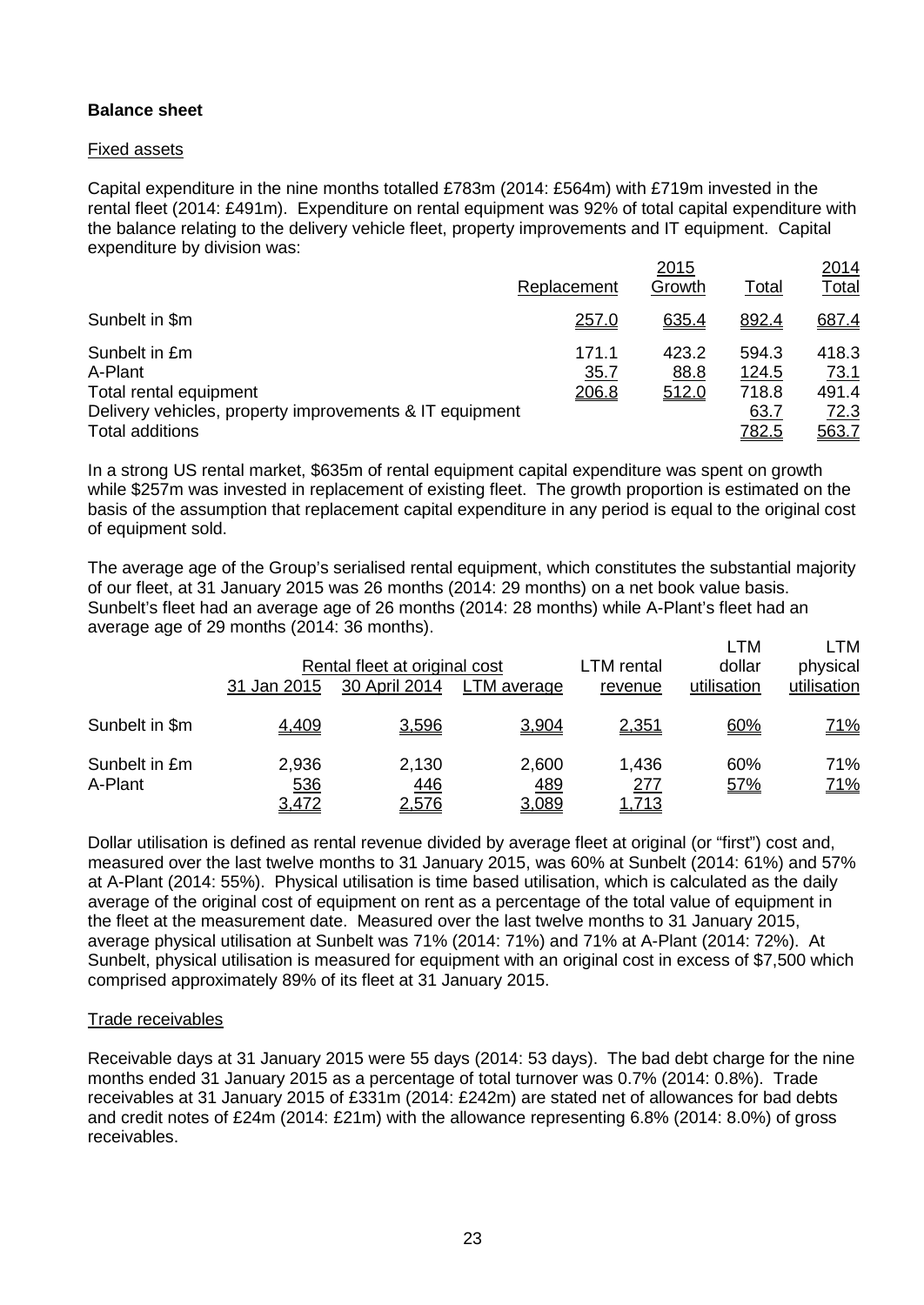# Trade and other payables

Group payable days were 58 days in 2015 (2014: 57 days) with capital expenditure related payables, which have longer payment terms, totalling £110m (2014: £62m). Payment periods for purchases other than rental equipment vary between seven and 60 days and for rental equipment between 30 and 120 days.

## **Cash flow and net debt**

|                                                       | Nine months to |                | LTM to         | Year to        |
|-------------------------------------------------------|----------------|----------------|----------------|----------------|
|                                                       |                | 31 January     | 31 January     | 30 April       |
|                                                       | <u> 2015</u>   | 2014           | 2015           | <u>2014</u>    |
|                                                       | £m             | £m             | £m             | £m             |
| <b>EBITDA before exceptional items</b>                | 680.5          | 531.4          | 834.2          | 685.1          |
| Cash inflow from operations before exceptional        |                |                |                |                |
| items and changes in rental equipment                 | 583.9          | 454.7          | 774.7          | 645.5          |
| Cash conversion ratio*                                | 85.8%          | 85.6%          | 92.9%          | 94.2%          |
| Replacement rental capital expenditure                | (217.6)        | (238.4)        | (228.8)        | (249.6)        |
| Payments for non-rental capital expenditure           | (58.2)         | (72.9)         | (70.6)         | (85.3)         |
| Rental equipment disposal proceeds                    | 68.7           | 59.1           | 100.0          | 90.4           |
| Other property, plant and equipment disposal proceeds | 6.1            | 9.9            | 7.7            | 11.5           |
| Tax paid (net)                                        | (36.1)         | (12.6)         | (38.4)         | (14.9)         |
| Financing costs paid (net)                            | (48.8)         | (36.5)         | <u>(52.8)</u>  | (40.5)         |
| Cash inflow before growth capex and                   |                |                |                |                |
| payment of exceptional costs                          | 298.0          | 163.3          | 491.8          | 357.1          |
| Growth rental capital expenditure                     | (510.8)        | (333.7)        | (582.7)        | (405.6)        |
| Exceptional operating costs paid                      | (0.4)          | (1.8)          | (0.8)          | (2.2)          |
| Total cash used in operations                         | (213.2)        | (172.2)        | (91.7)         | (50.7)         |
| Acquisition of businesses                             | (167.9)        | <u>(85.5)</u>  | (185.7)        | (103.3)        |
| <b>Total cash absorbed</b>                            | (381.1)        | (257.7)        | (277.4)        | (154.0)        |
| Dividends paid                                        | (46.4)         | (30.1)         | (57.6)         | (41.3)         |
| Purchase of own shares by the ESOT                    | (20.3)         | (22.4)         | (20.3)         | <u>(22.4)</u>  |
| Increase in net debt                                  | <u>(447.8)</u> | <u>(310.2)</u> | <u>(355.3)</u> | <u>(217.7)</u> |

\* Cash inflow from operations before exceptional items and changes in rental equipment as a percentage of EBITDA before exceptional items.

Cash inflow from operations before payment of exceptional costs and the net investment in the rental fleet increased by 28% to £584m. Reflecting a higher level of working capital due to higher activity levels and the seasonality of the business, the nine month cash conversion ratio was 86% (2014: 86%).

Total payments for capital expenditure (rental equipment and other PPE) in the nine months were £787m (2014: £645m). Disposal proceeds received totalled £75m, giving net payments for capital expenditure of £712m in the period (2014: £576m). Financing costs paid totalled £49m (2014: £36m) while tax payments were £36m (2014: £13m). The increased tax payments reflect our expectation that brought forward tax losses would be utilised during the year. However, following the introduction of accelerated tax depreciation by the US government for 2014, we no longer expect these tax losses to be utilised fully until 2015/16, and so we do not expect further significant tax payments this year. Financing costs paid can differ from the charge in the income statement due to the timing of interest payments in the year and non-cash interest charges.

Accordingly, in the nine months the Group generated £298m (2014: £163m) of net cash before discretionary investments made to enlarge the size and hence earning capacity of its rental fleet and on acquisitions. After growth investment, payment of exceptional costs (closed property costs) and acquisitions, there was a net cash outflow of £381m (2014: £258m).